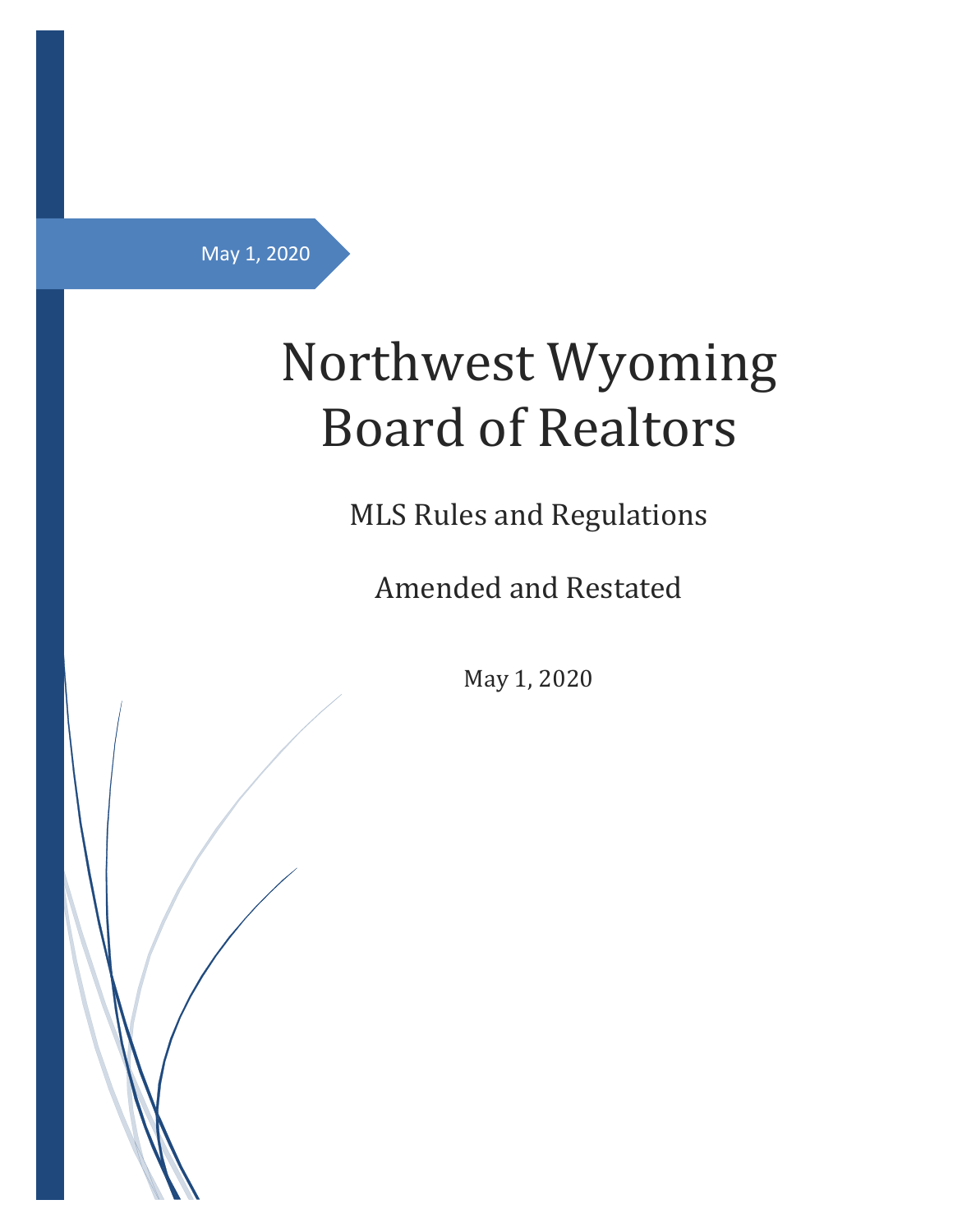# TABLE OF CONTENTS

| <b>SECTION 1 - LISTING PROCEDURES</b>           | Pages 1-4   |
|-------------------------------------------------|-------------|
| <b>SECTION 2 - SELLING PROCEDURES</b>           | Pages 4-5   |
| <b>SECTION 3 - REFUSAL TO SELL</b>              | Page 6      |
| <b>SECTION 4 - PROHIBITIONS</b>                 | Page 6      |
| <b>SECTION 5 - DIVISION OF COMMISSIONS</b>      | Pages 7-8   |
| <b>SECTION 6 - SERVICE CHARGES</b>              | Pages 8-9   |
| <b>SECTION 7 - COMPLIANCE WITH RULES</b>        | Pages 9-10  |
| <b>SECTION 8 - MEETINGS</b>                     | Pages 10-11 |
| SECTION 9 - ENFORCEMENT OF RULES OR DISPUTES    | Pages 11-12 |
| SECTION 10 - CONFIDENTIALITY OF MLS INFORMATION | Page 12     |
| <b>SECTION 11 - OWNERSHIP &amp; COPYRIGHT</b>   | Page 12     |
| SECTION 12 - USE OF COPYRIGHTED MLS COMPILATION | Pages 12-13 |
| SECTION 13 - USE OF MLS INFORMATION             | Page 13     |
| SECTION 14 - CHANGES IN RULES AND REGULATIONS   | Page 13     |
| <b>SECTION 15 - ARBITRATION</b>                 | Page 14     |
| <b>SECTION 16 - ORIENTATION</b>                 | Pages 14    |
| <b>SECTION 17 - INTERNET DATA EXCHANGE</b>      | Pages 14-17 |
| <b>SECTION 18 - VIRTUAL OFFICE WEBSITES</b>     | Pages 17-21 |
| <b>SECTION 19 - PARTICIPATION</b>               | Pages 21-23 |
| <b>APPENDIX I - SERVICE AREA</b>                |             |
| <b>APPENDIX II - INFRACTIONS AND PENALTIES</b>  |             |
| APPENDIX III - SCHEDULE OF FEES                 |             |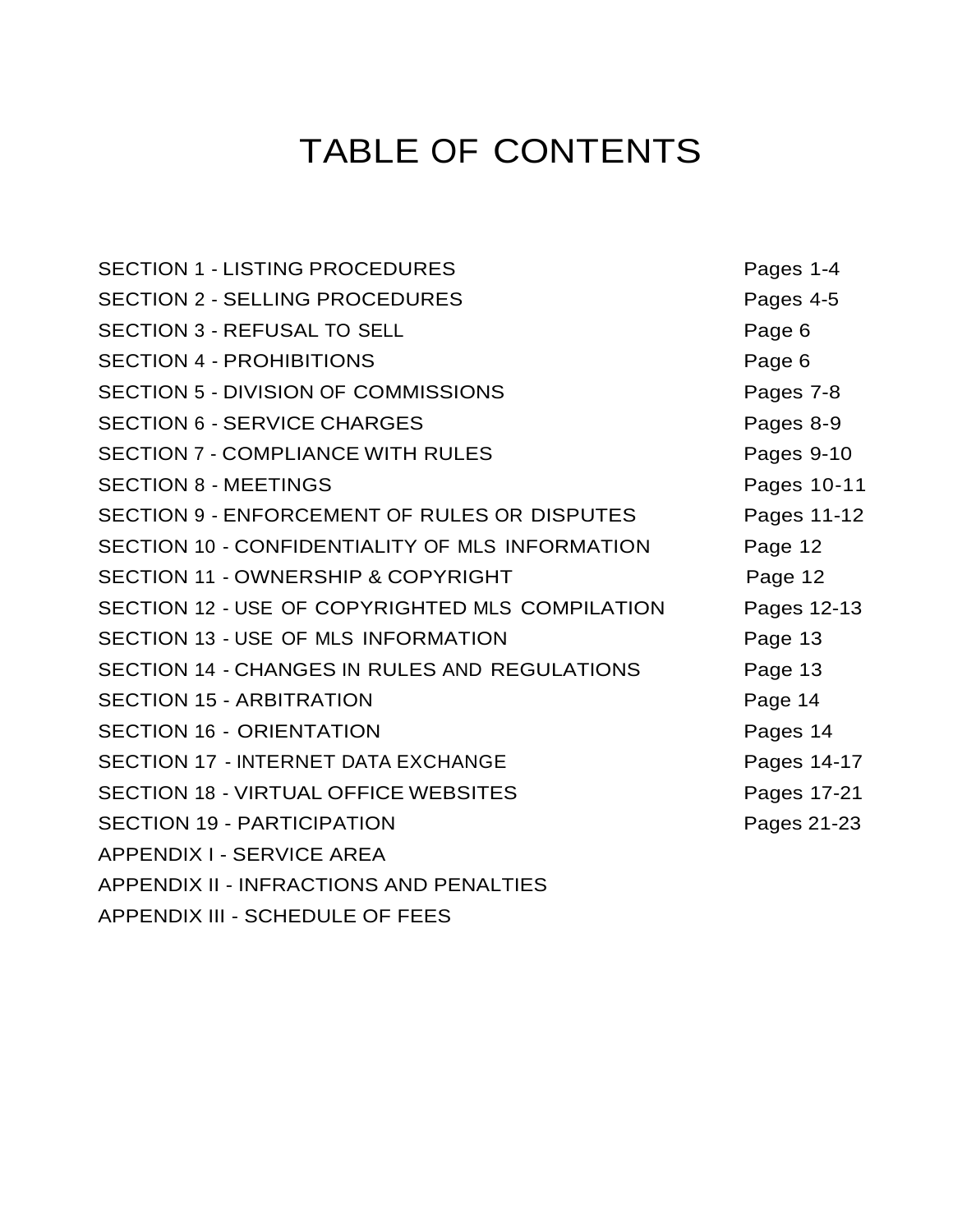### LISTING PROCEDURES

### **SECTION 1 LISTING PROCEDURES**

Listings of real property of the following types, which are listed subject to a Wyoming real estate broker's license, and are located within the territorial jurisdiction of the multiple listing service, and are taken by participants on forms the participant individually chooses to utilize, shall be entered in the computer database within three (3) business days after all necessary signatures of sellers have been obtained:

- 1. Single family homes for sale or exchange
- 2. Vacant Lots, Land and Acreage for sale or exchange
- 3. Multi-Family 2, 3 and 4 family residential buildings for sale or exchange
- 4. Commercial and industrial buildings for sale or exchange
- 5. Farms and Ranches
- 6. Residential Rental

All data entered in the MLS must be accurate and data fields may not be used for anything other than its intended use.

If requested by the MLS, the seller's authorization to withhold the listing must be submitted to the office of the multiple listing service.

The multiple listing service, through its legal counsel:

- 1. May reserve the right to refuse to accept a listing that fails to adequately protect the interest of the public and the participants.
- 2. May assure that no listing form entered in the service establishes, directly or indirectly, a contractual relationship between the service and the client (buyer or seller).

The multiple listing service shall accept exclusive right to sell listing contracts and exclusive agency listing contracts, and may accept other forms of agreement which make it possible for the listing broker to offer compensation to the other participants of the multiple listing service acting as subagents, buyer agents, or both.

The listing agreement must include the seller's written authorization to submit the agreement to the multiple listing service.

The different types of listing agreements include:

- 1. Exclusive Right to Sell
- 2. Exclusive Agency
- 3. Open
- 4. Net

The Service may not accept net listings because they are deemed unethical and, in most states, illegal. Open listings are not accepted except where required by law because the inherent nature of an open listing is such as to usually not include the authority to cooperate and compensate other brokers and inherently provide a disincentive for cooperation.

The exclusive right-to-sell listing is the conventional form of listing submitted to the multiple listing service in that the seller authorizes the listing broker to cooperate with and to compensate other brokers.

The exclusive agency listing also authorizes the listing broker, as exclusive agent, to offer cooperation and compensation on blanket unilateral bases, but also reserves to the seller the general right to sell the property on an unlimited or restrictive basis. Exclusive agency listings and exclusive right to sell listings with named prospects exempted should be clearly distinguished by a simple designation such as a code or symbol from exclusive right-tosell listings with no named prospects exempted, since they can present special risks of procuring cause controversies and administrative problems not posed by exclusive right-to-sell listings with no named prospects exempted. Care should be exercised to ensure that different codes or symbols are used to denote exclusive agency and exclusive right-to-sell listings with prospect reservations.

A multiple listing service does not regulate the type of listings its members may take. This does not mean that a multiple listing service must accept every type of listing. The multiple listing service shall decline to accept open listings (except where acceptance is required by law) and net listings and it may limit its service to listings of certain kinds of property. However, if it chooses to limit the kinds of listing it will accept, it shall leave its members free to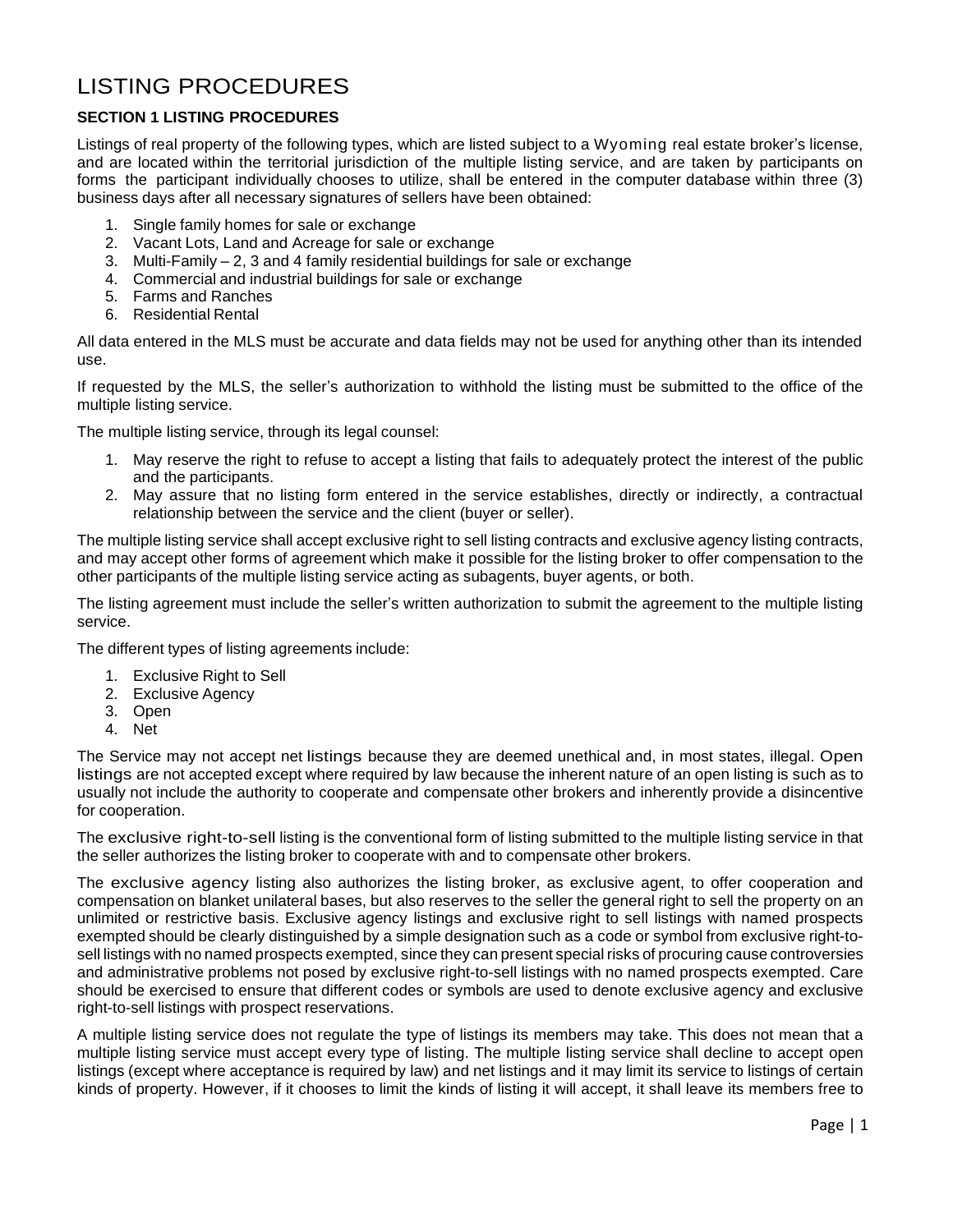accept such listings to be handled outside the multiple listing service.

The multiple listing service will accept exclusively listed property that is subject to auction. If such listings do not show a listed price, they may be included in a separate section of the MLS compilation of current listings.

The multiple listing service is not obligated to publish information which may generate legal liability. The listing agent may wish to explain that the rules of the multiple listing service provide for such discretion. Where necessary, the listing agent may provide relevant portions of the rules and regulations.

### **SECTION 1.01 CLEAR COOPERATION**

Within one (1) business day of marketing a property to the public, the listing broker must submit the listing to the MLS for cooperation with other MLS participants. Public marketing includes, but is not limited to, flyers displayed in windows, yard signs, digital marketing on public facing websites, brokerage website displays (including IDX and VOW), digital communications marketing (email blasts), multi-brokerage listing sharing networks, and applications available to the general public.

### **SECTION 1.1 TYPES OF PROPERTIES**

The following are some of the types of properties that may be published through the service, including types described in the preceding paragraph that are required to be entered in the service and other types that may be entered in the service at the participant's option provided, however, that any listing submitted is entered in within the scope of the participant's licensure as a real estate broker.

- 1. Residential
- 2. Multi-family
- 3. Vacant land, lots and land
- 4. Commercial/Industrial
- 5. Farms and ranches
- 6. Commercial Lease and Business
- 7. Residential Rental

Mobile Homes will only be accepted by the service if the land is also for sale.

An active property cannot be entered in more than one property type.

### **SECTION 1.1.1 LISTINGS SUBJECT TO RULES AND REGULATIONS OF THE SERVICE**

Any listing taken on a contract to be entered in the multiple listing service is subject to the rules and regulations of the service upon signature of the seller(s).

### **SECTION 1.2 DETAILS ON LISTINGS ENTERED IN THE SERVICE**

All data, when filed with the multiple listing service by the listing broker, shall be complete in every detail which is ascertainable as specified on the property data form

### **SECTION 1.3 EXEMPT LISTING**

\*\*Not required\*\*

### **SECTION 1.4 CHANGE OF STATUS OF LISTING**

Any change in listed price or other change in the original listing agreement shall be made only when authorized in writing by the seller and shall be entered in the multiple listing service within three (3) business days

### **SECTION 1.5 WITHDRAWAL OF LISTING PRIOR TO EXPIRATION**

Listings of property may be withdrawn from the multiple listing service by the listing broker before the expiration date of the listing agreement, provided notice is entered in the service.

Sellers do not have the unilateral right to require an MLS to withdraw a listing without the listing broker's concurrence. However, when a seller(s) can document that his or her exclusive relationship with the listing broker has been terminated, the multiple listing service may remove the listing at the request of the seller.

Any listing that is withdrawn prior to the expiration date, as authorized by the seller, but is then re-listed by the seller with the same listing broker within ninety days (90) days of the withdrawal, may not be entered in the multiple listing service as a new listing. The listing broker must edit the original listing to show it as current, or back on the market.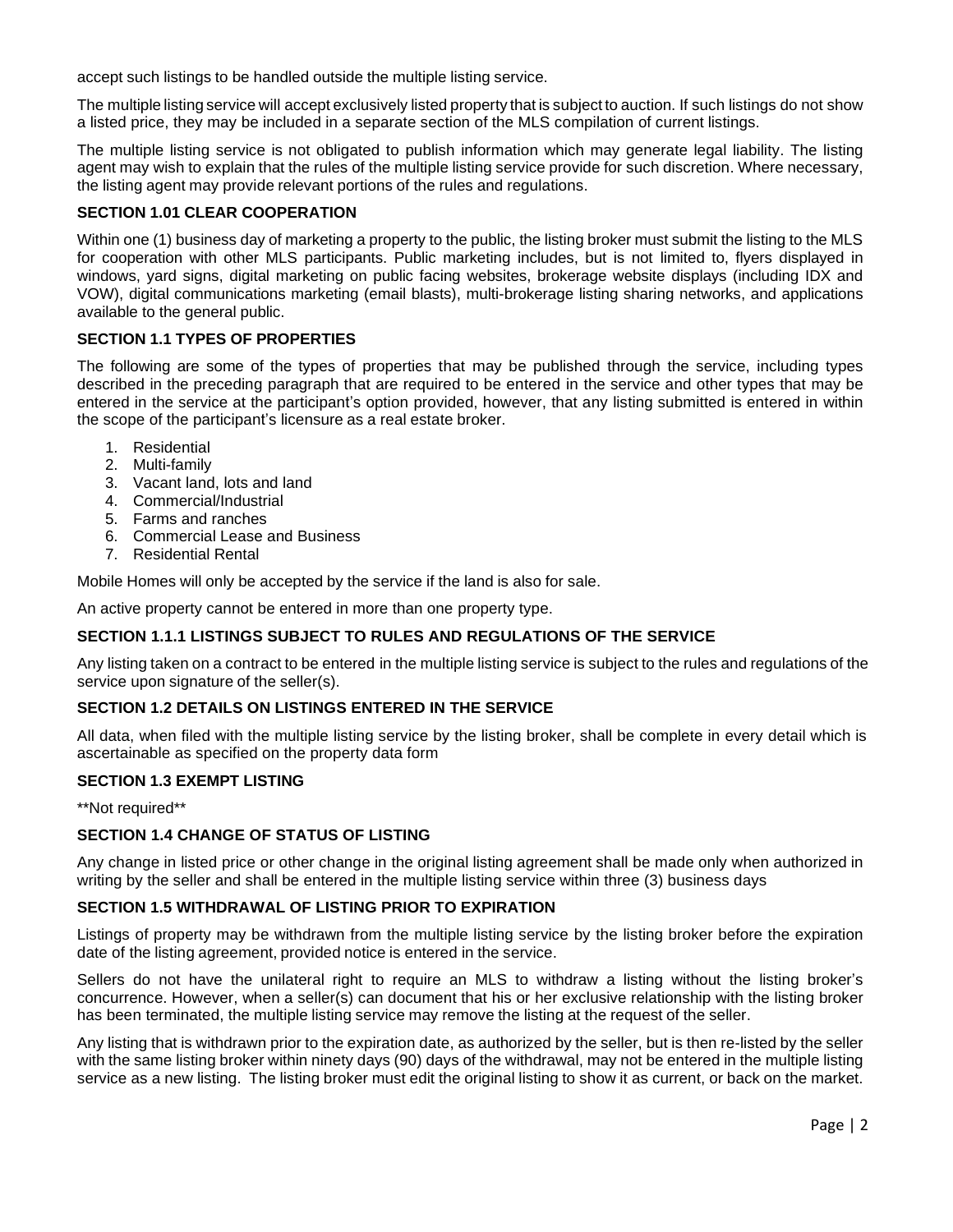### **SECTION 1.6 CONTINGENCIES APPLICABLE TO LISTINGS**

Any contingency or conditions of any term in a listing shall be specified and noticed to the participants.

When a listing goes under contract, MLS status must be changed from "Current" to "Active with Contingency" or "Pending" within three (3) business days of the change.

### **SECTION 1.7 LISTING PRICE SPECIFIED**

The full gross listing price stated in the listing contract will be included in the information published in the MLS compilation of current listings unless the property is subject to auction.

### **SECTION 1.8 Not Used**

### **SECTION 1.9 NO CONTROL OF COMMISSION RATES OR FEES CHARGED BY PARTICIPANTS**

The multiple listing service shall not fix, control, recommend, suggest, or maintain commission rates or fees for services to be rendered by participants. Further, the multiple listing service shall not fix, control, recommend, suggest, or maintain the division of commissions or fees between cooperating participants or between participants and nonparticipants.

### **SECTION 1.10 EXPIRATION, EXTENSION, AND RENEWAL OF LISTINGS**

Any listing that expires, but is then extended or renewed by the seller, with the same listing broker within ninety days (90) days after the expiration, may not be entered in the multiple listing service as a new listing. Listings that are extended or renewed after ninety (90) days must be entered in the MLS database in the same manner as new listings. Extensions and renewals of listings must be signed by the seller(s) and entered in the service within three (3) business days.

### **SECTION 1.11 TERMINATION DATE ON LISTING**

Listings entered in the service shall bear a definite and final termination date as negotiated between the listing broker and seller.

### **SECTION 1.12 SERVICE AREA**

Only listings of the designated types of property located within the service area of the MLS are required to be submitted to the service. Listings of property located outside the MLS's jurisdiction will not be accepted if submitted voluntarily by a participant and cannot be required by the service. However, the MLS committee may, upon request, approve a listing outside the service area.

### **SECTION 1.13 LISTINGS OF SUSPENDED PARTICIPANTS**

When a participant of the service is suspended from the MLS for failing to abide by a membership duty (i.e., violation of the Code of Ethics, association bylaws, MLS rules and regulations, or other membership obligations except failure to pay appropriate dues, fees, or charges), all listings currently entered in the MLS by the suspended participant shall, at the participant's option, be retained in the service until sold, withdrawn or expired, and shall not be renewed or extended by the MLS beyond the termination date of the listing agreement in effect when the suspension became effective. If a participant has been suspended from the association (except where MLS participation without association membership is permitted by law) or MLS (or both) for failure to pay appropriate dues, fees, or charges, an association MLS is not obligated to provide MLS services, including continued inclusion of the suspended participant's listings in the MLS compilation of current listing information. Prior to any removal of a suspended participant's listings from the MLS, the suspended participant should be advised, in writing, of the intended removal so that the suspended participant may advise his clients.

### **SECTION 1.14 LISTINGS OF EXPELLED PARTICIPANTS**

When a participant of the service is expelled from the MLS for failing to abide by a membership duty (i.e., violation of the Code of Ethics, association bylaws, MLS rules and regulations, or other membership obligations except failure to pay appropriate dues, fees, or charges), all listings currently entered in the MLS by the expelled participant shall, at the participant's option, be retained in the service until sold, withdrawn, or expired, and shall not be renewed or extended by the MLS beyond the termination date of the listing agreement in effect when the expulsion became effective. If a participant has been expelled from the association (except where MLS participation without association membership is permitted by law) or MLS (or both) for failure to pay appropriate dues, fees, or charges, an association MLS is not obligated to provide MLS services, including continued inclusion of the expelled participant's listings in the MLS compilation of current listing information. Prior to any removal of an expelled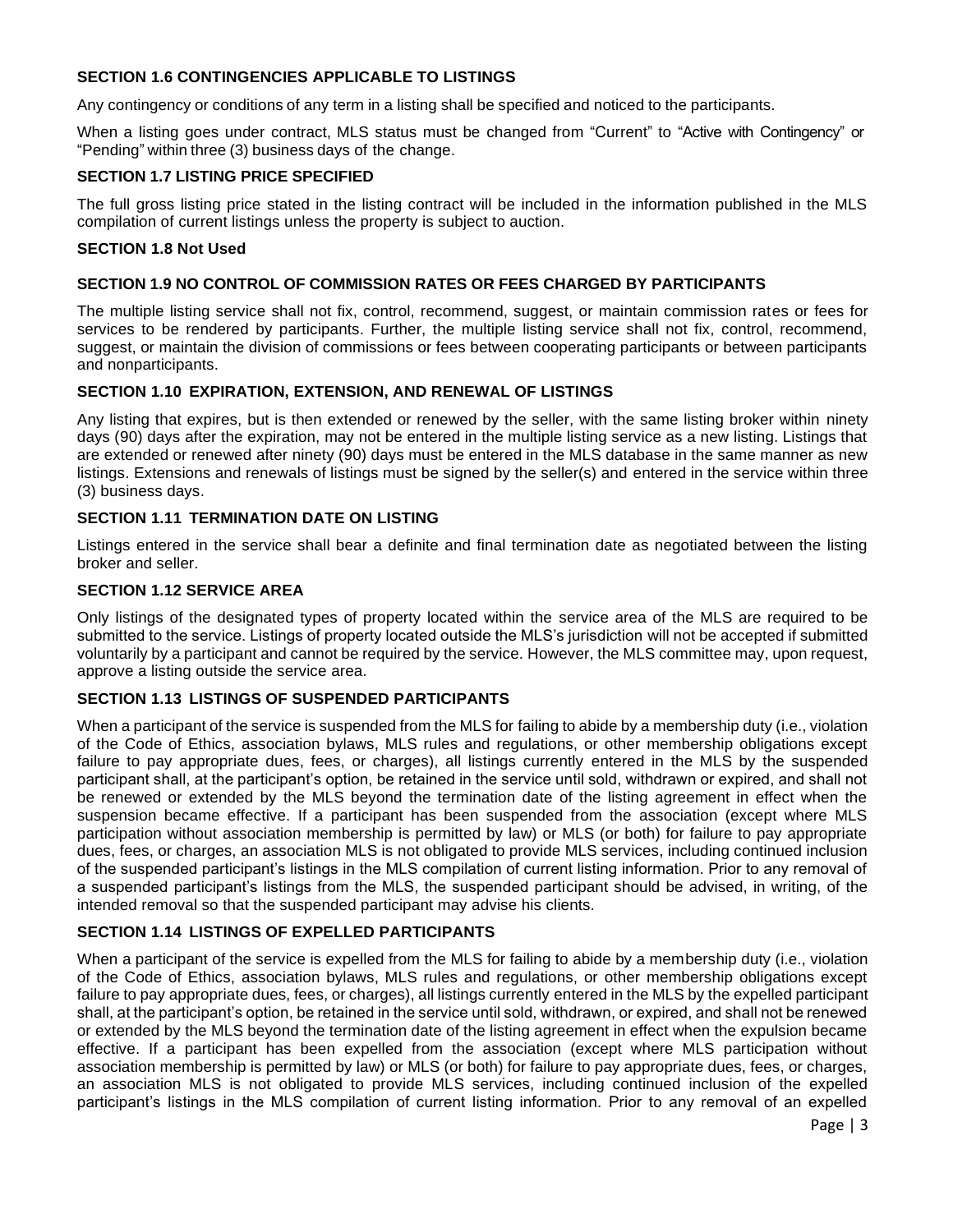participant's listings from the MLS, the expelled participant should be advised, in writing, of the intended removal so that the expelled participant may advise his clients.

### **SECTION 1.15 LISTINGS OF RESIGNED PARTICIPANTS**

When a participant of the service resigns from the MLS, the MLS is not obligated to provide services, including continued inclusion of the resigned participant's listings in the MLS compilation of current listing information. Prior to any removal of a resigned participant's listings from the MLS, the resigned participant should be advised, in writing, of the intended removal so that the resigned participant may advise his clients.

### **SECTION 1.16 CO-LISTING BETWEEN PARTICIPANTS**

Under no circumstances is the same property to be entered in the service by two different participants at the same time. If two participants enter into a co-listing agreement, only one participant may enter the property into the multiple listing compilation. All co-listing agents must be a member of the MLS.

### **SECTION 1.17-OTHER**

Every listing entered into the Service, regardless of status, shall also have at least one (1) main picture of the property or appropriate document (i.e., plat map, survey, new construction) pertaining to said property uploaded into the Service within seven (7) days of entering the listing. An exterior photo of the primary building improvements (house, office building, etc.) shall be required in all applicable listings with building improvement. The exterior photo is not required to be the main photo. This requirement does not apply for non-MLS listings.

If a property has not been off the market for more than 90 days, the following shall apply: Residential listings shall have both a "Days on Market" (DOM) field and a "Cumulative Days on Market" (CDOM) field in Navica. The CDOM will track all days a particular property was active in the MLS. This is done automatically by street address. There is, consequently, no way to exempt properties from the CDOM when ownership changes."

Participants may not reuse files and documents that have been previously uploaded to the MLS by another Participant for marketing purposes without the written consent of that Participant. This includes, but is not limited to, photos, videos, tours, and marketing material, but does not include BPOs/CMAs.

### **SELLING PROCEDURES**

### **SECTION 2 SHOWINGS AND NEGOTIATIONS**

Appointments for showing and negotiations with the seller for the purchase of listed property entered in the multiple listing service shall be conducted through the listing broker except under the following circumstances:

The listing broker gives the cooperating broker specific authority to show and/or negotiate directly, or

After reasonable effort, the cooperating broker cannot contact the listing broker or his representative. However, the listing broker, at his option, may preclude such direct negotiations by cooperating brokers.

### **SECTION 2.1 PRESENTATION OF OFFERS**

The listing broker must present the offer as soon as possible or give the cooperating broker a satisfactory reason for not doing so.

### **SECTION 2.2 SUBMISSION OF WRITTEN OFFERS AND COUNTER-OFFERS**

The listing broker shall submit to the seller all written offers until closing unless precluded by law, government rule, regulation, or agreed otherwise in writing between the seller and the listing broker. Unless the subsequent offer is contingent upon the termination of an existing contract, the listing broker shall recommend that the seller obtain the advice of legal counsel prior to acceptance of the subsequent offer.

Participants representing buyers or tenants shall submit to the buyer or tenant all offers and counteroffers until acceptance and shall recommend that buyers and tenants obtain legal advice where there is a question about whether a pre-existing contract has been terminated.

### **SECTION 2.3 RIGHT OF COOPERATING BROKER IN PRESENTATION OF OFFER**

Wyoming Statutes Title 33. Professions and Occupations § 33-28-111. Censure of licensee and suspension or revocation of license for failing to submit all offers to a seller or buyer.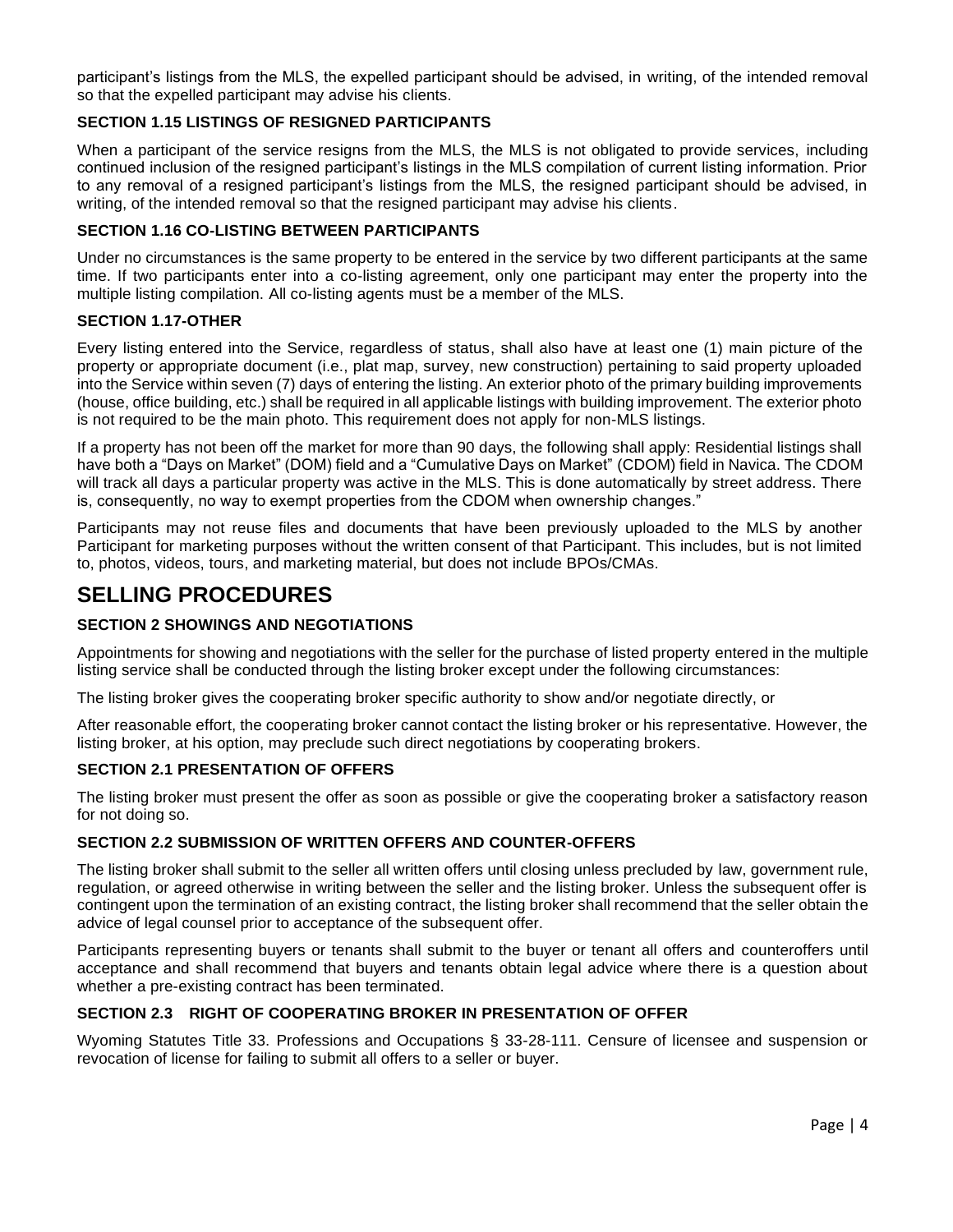### **SECTION 2.4 RIGHT OF LISTING BROKER IN PRESENTATION OF COUNTER-OFFER**

The listing broker or his representative has the right to participate in the presentation of any counter-offer made by the seller or lessor. He does not have the right to be present at any discussion or evaluation of a counter-offer by the purchaser or lessee (except when the cooperating broker is a subagent). However, if the purchaser or lessee gives written instructions to the cooperating broker that the listing broker not be present when a counter-offer is presented, the listing broker has the right to a copy of the purchaser's or lessee's written instructions.

### **SECTION 2.5 REPORTING SALES TO THE SERVICE**

Final closing of sales and sale prices shall be reported to the multiple listing service by the listing broker within seventy-two (72) hours after they have occurred. If negotiations were carried on under Section 2(a) or 2(b) hereof, the cooperating broker shall report accepted offers and prices to the listing broker within seventy-two (72) hours after occurrence and the listing broker shall report them to the service within seventy-two (72) hours after receiving notice from the cooperating broker.

The listing agreement of a property entered in the MLS by the listing broker should include a provision expressly granting the listing broker authority to advertise; to file the listing with the MLS; to provide timely notice of status changes of the listing to the MLS; and to provide sales information including selling price to the MLS upon sale of the property. If deemed desirable by the MLS to publish sales information prior to final closing (settlement) of a sales transaction, the listing agreement should also include a provision expressly granting the listing broker the right to authorize dissemination of this information by the MLS to its participants.

In states where the actual sale prices of completed transactions are not publicly accessible, failure to report sale prices can result in disciplinary action only if the MLS categorizes sale price information as confidential and limits use of sale price information to participants and subscribers in providing real estate services, including appraisals and other valuations, to customers and clients; and to governmental bodies and third-party entities only as provided below.

The MLS may provide sale price information to governmental bodies only to be used for statistical purposes (including use of aggregated data for purposes of valuing property) and to confirm the accuracy of information submitted by property owners or their representatives in connection with property valuation challenges; and to thirdparty entities only to be used for academic research, statistical analysis, or for providing services to participants and subscribers. In any instance where a governmental body or third-party entity makes sale price information provided by the MLS available other than as provided for in this provision, a listing participant may request the sale price information for a specific property be withheld from dissemination for these purposes with written authorization from the seller, and withholding of sale price information from those entities shall not be construed as a violation of the requirement to report sale prices.

If a seller does not want the sales price to be disclosed in the MLS, the Listing Broker may withdraw the listing and indicate that it is being withdrawn due to non-disclosure of sales price; and must submit a statement of that fact signed by the seller, to the service.

Note 3: As established in the Virtual Office Website ("VOW") policy, sale prices can only be categorized as confidential in states where the actual sale prices of completed transactions are not accessible from public records.

### **SECTION 2.6 REPORTING PENDING SALES CONTRACTS**

The listing broker shall report to the multiple listing service within twenty-four (24) hours that a contingency on file with the multiple listing service has been fulfilled or renewed, or the agreement canceled.

### **SECTION 2.7 ADVERTISING OF LISTINGS ENTERED IN THE SERVICE**

A listing shall not be advertised by any participant other than the listing broker without the prior consent of the listing broker.

### **SECTION 2.8 REPORTING CANCELLATION OF PENDING SALE**

The listing broker shall report immediately to the multiple listing service the cancellation of any pending sale, and the listing shall be reinstated immediately.

#### **REFUSAL TO SELL**

### **SECTION 3 REFUSAL TO SELL**

If the seller of any listed property entered in the multiple listing service refuses to accept a written offer satisfying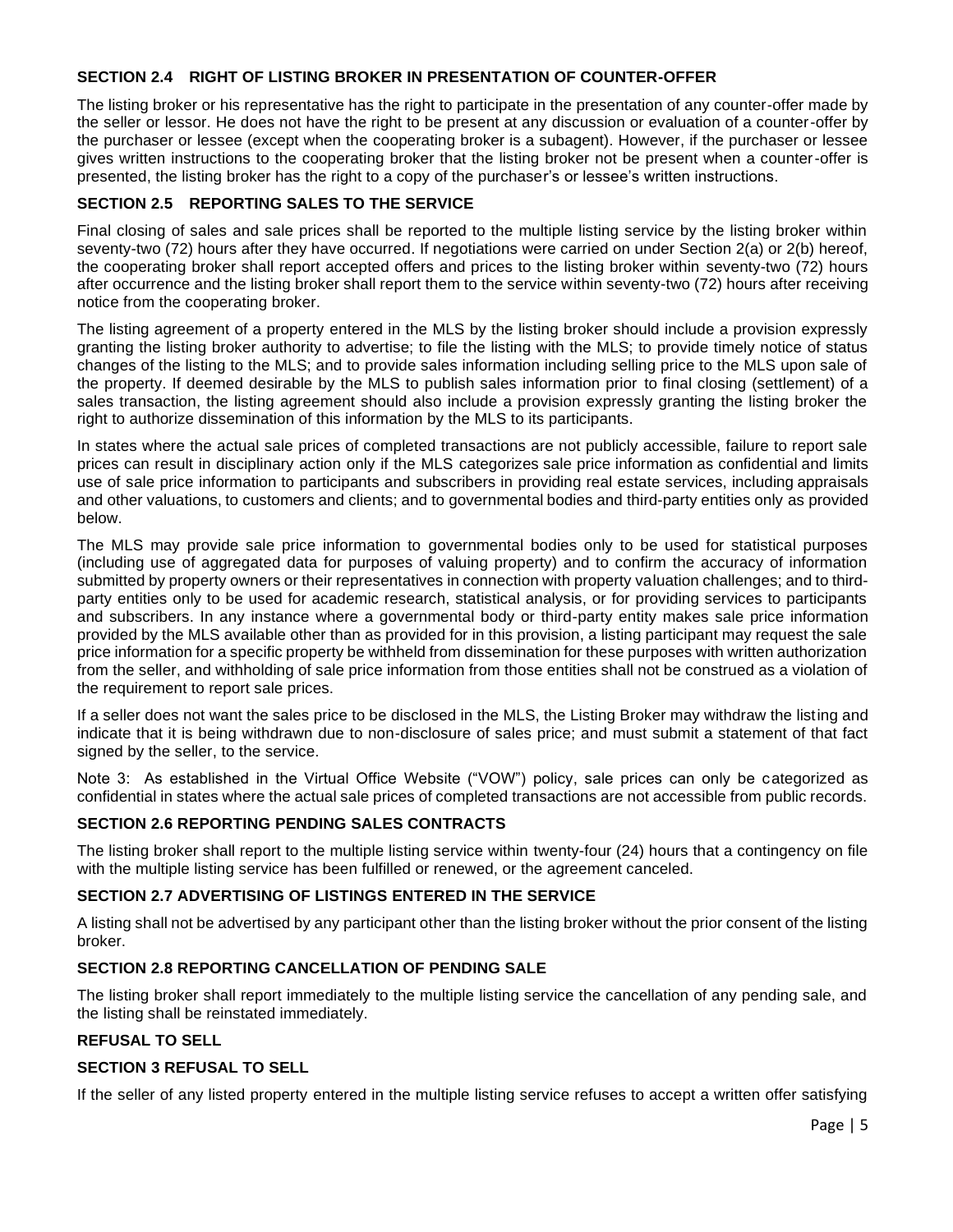the terms and conditions stated in the listing, such fact shall be transmitted immediately to the Service and to all participants.

### **PROHIBITIONS**

### **SECTION 4 INFORMATION FOR PARTICIPANTS ONLY**

Any listing entered in the service shall not be made available to any broker or firm not a member of the MLS without the prior consent of the listing broker.

Unauthorized MLS Access: Unauthorized access to MLS or the MLS compilation. No participant and/or subscriber may provide access to the MLS or the MLS compilation in any manner not expressly authorized under these rules or any IDX agreement entered in by the service and the applicable participant and/or subscriber.

MLS Passwords: Every participant, subscriber, agent, appraiser, or user under a dues waiver who has access to and use of the MLS shall be required to obtain a private MLS password issued by MLS. Private MLS passwords shall not be loaned, shared, disclosed, or allowed to come into the possession of any other person, except that the participant, manager and/or administrator in that person's real estate company may have access to such private MLS password, and such persons shall be required to keep the private MLS password confidential. The private MLS password shall only be used for purposes permitted by the rules.

### **SECTION 4.1 FOR SALE SIGNS**

Only the for-sale sign of the listing broker (s) may be placed on a property.

#### **SECTION 4.2 SOLD SIGNS**

Prior to closing, and if allowed by state statute, only the sold sign of the listing broker may be placed on a property, unless the listing broker authorizes the cooperating (selling) broker to post such a sign.

#### **SECTION 4.3 SOLICITATION OF LISTINGS ENTERED IN THE SERVICE**

Participants shall not solicit a listing on a property entered in the service unless such solicitation is consistent with Article 16 of the REALTORS® Code of Ethics, its Standards of Practice and its Case Interpretations.

NOTE: This section is to be construed in a manner consistent with Article 16 of the Code of Ethics and particularly Standard of Practice 16-4. This section is intended to encourage sellers to permit their properties to be entered in the service by protecting them from being solicited, prior to expiration of the listing, by brokers and salesperson seeking the listing upon its expiration.

Without such protection, a seller could receive hundreds of calls, communications, and visits from brokers and salespersons who have been made aware through MLS filing of the date the listing will expire and desire to substitute themselves for the present broker.

This section is also intended to encourage brokers to participate in the service by assuring them that other participants will not attempt to persuade the seller to breach the listing agreement or to interfere with their attempts to market the property. Absent the protection afforded by this section, listing brokers would be most reluctant to generally disclose the identity of the seller or the availability of the property to other brokers.

This section does not preclude solicitation of listings under the circumstances otherwise recognized by the Standard of Practice related to Article 16 of the Code of Ethics.

### **SECTION 4.4 USE OF THE TERMS MLS AND MULTIPLE LISTING SERVICE**

No MLS participant, subscriber or licensee affiliated with any participant shall, through the name of their firm, their URLs, their e-mail addresses, their website addresses, or in any other way represent, suggest, or imply that the individual or firm is an MLS, or that they operate an MLS. Participants, subscribers and licensees affiliated with participants shall not represent, suggest, or imply that consumers or others have direct access to MLS databases, or that consumers or others are able to search MLS databases available only to participants and subscribers. This does not prohibit participants and subscribers from representing that any information they are authorized under MLS rules to provide to clients or customers is available on their websites or otherwise

### **DIVISION OF COMMISSIONS**

### **SECTION 5 COMPENSATION SPECIFIED ON EACH LISTING**

The listing broker shall specify, on each listing entered in the multiple listing service, the compensation offered to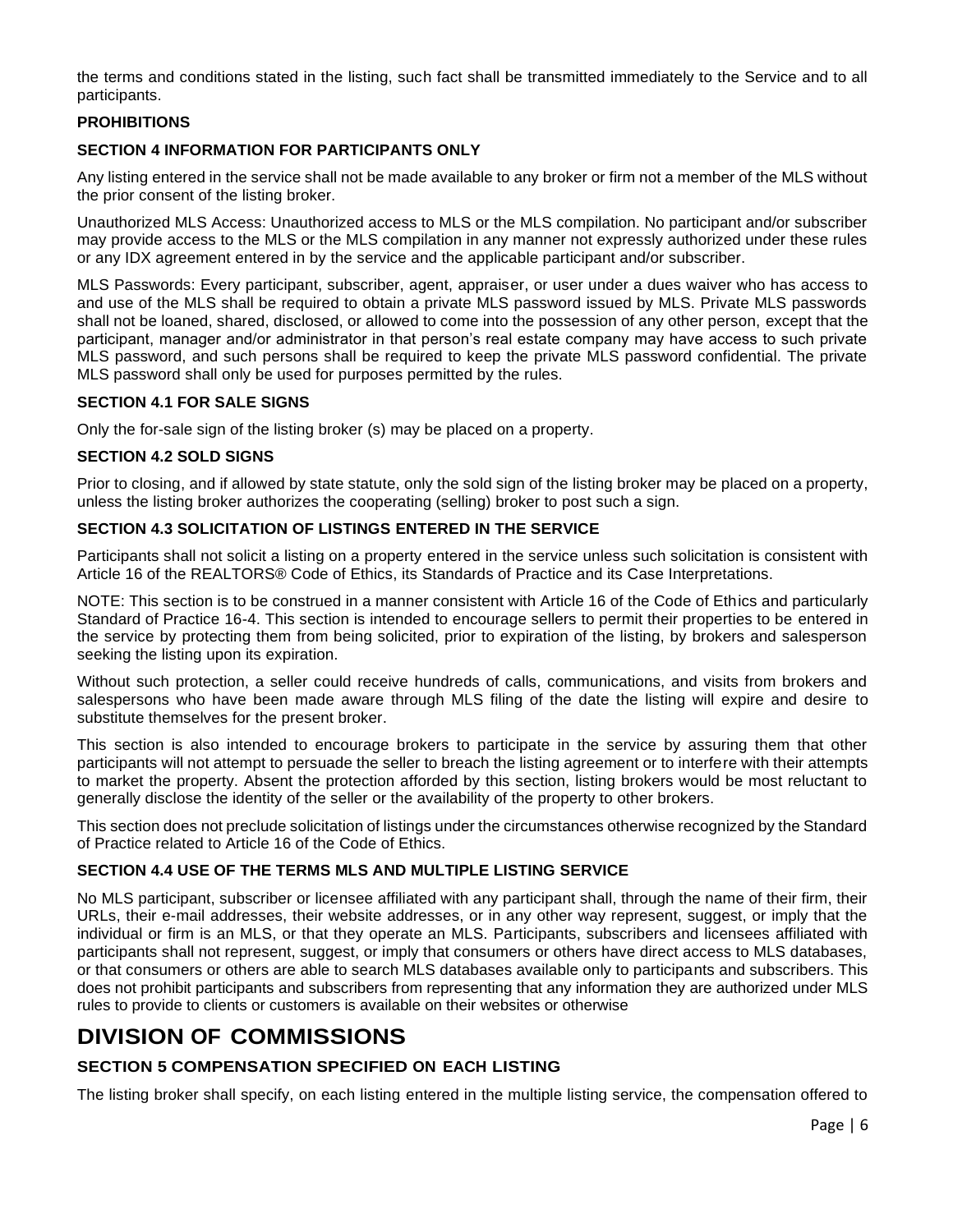other multiple listing service participants for their services in the sale of such listing. Such offers are unconditional except that entitlement to compensation is determined by the cooperating broker's performance as the procuring cause of the sale (or lease) or as otherwise provided for in this rule. The listing broker's obligation to compensate any cooperating broker as the procuring cause of the sale (or lease) may be excused if it is determined through arbitration that, through no fault of the listing broker and in the exercise of good faith and reasonable care, it was impossible or financially unfeasible for the listing broker to collect a commission pursuant to the listing agreement. In such instances, entitlement to cooperative compensation offered through MLS would be a question to be determined by an arbitration hearing panel based on all relevant facts and circumstances including, but not limited to, why it was impossible or financially unfeasible for the listing broker to collect some or all of the commission established in the listing agreement; at what point in the transaction did the listing broker know (or should have known) that some or all of the commission established in the listing agreement might not be paid; and how promptly had the listing broker communicated to cooperating brokers that the commission established in the listing agreement might not be paid.

In filing a property with the multiple listing service of an association of REALTORS®, the participant of the service is making blanket unilateral offers of compensation to the other MLS participants, and shall therefore specify on each listing entered in the service, the compensation being offered to the other MLS participants. Specifying the compensation on each listing is necessary because the cooperating broker has the right to know what his compensation shall be prior to his endeavor to sell.

The listing broker retains the right to determine the amount of compensation offered to other participants (acting as subagents, buyer agents, or in other agency or nonagency capacities defined by law) which may be the same or different.

This shall not preclude the listing broker from offering any MLS participant compensation other than the compensation indicated on any listing published by the MLS, provided the listing broker informs the other broker, in writing, in advance of submitting an offer to purchase, and provided that the modification in the specified compensation is not the result of any agreement among all or any other participants in the service. Any superseding offer of compensation must be expressed as either a percentage of the gross sales price or as a flat dollar amount.

Note 1: The multiple listing service shall not have a rule requiring the listing broker to disclose the amount of total negotiated commission in his listing contract, and the multiple listing service shall not publish the total negotiated commission on a listing which has been submitted to the MLS by a participant. The multiple listing service shall not disclose in any way the total commission negotiated between the seller and the listing broker.

Note 2: The listing broker may, from time to time, adjust the compensation offered to other multiple listing service participants for their services with respect to any listing by advance published notice to the service so that all participants will be advised.

Note 3: The multiple listing service shall make no rule on the division of commissions between participants and nonparticipants. This should remain solely the responsibility of the listing broker.

Note 4: Multiple listing services, at their discretion, may adopt rules and procedures enabling listing brokers to communicate to potential cooperating brokers that gross commissions established in listing contracts are subject to court approval; and that compensation payable to cooperating brokers may be reduced if the gross commission established in the listing contract is reduced by a court. In such instances, the fact that the gross commission is subject to court approval and either the potential reduction in compensation payable to cooperating brokers or the method by which the potential reduction in compensation will be calculated must be clearly communicated to potential cooperating brokers prior to the time they submit an offer that ultimately results in a successful transaction.

Note 5: Nothing in these MLS rules precludes a listing participant and a cooperating participant, as a matter of mutual agreement, from modifying the cooperative compensation to be paid in the event of a successful transaction.

Note 6: Multiple listing services must give participants the ability to disclose to other participants any potential for a short sale. As used in these rules, short sales are defined as a transaction where title transfers, where the sale price is insufficient to pay the total of all liens and costs of sale, and where the seller does not bring sufficient liquid assets to the closing to cure all deficiencies. Multiple listing services may, as a matter of local discretion, require participants to disclose potential short sales when participants know a transaction is a potential short sale. In any instance where a participant discloses a potential short sale, they may, as a matter of local discretion, also be permitted to communicate to other participants how any reduction in the gross commission established in the listing contract required by the lender as a condition of approving the sale will be apportioned between listing and cooperating participants. All confidential disclosures and confidential information related to short sales, if allowed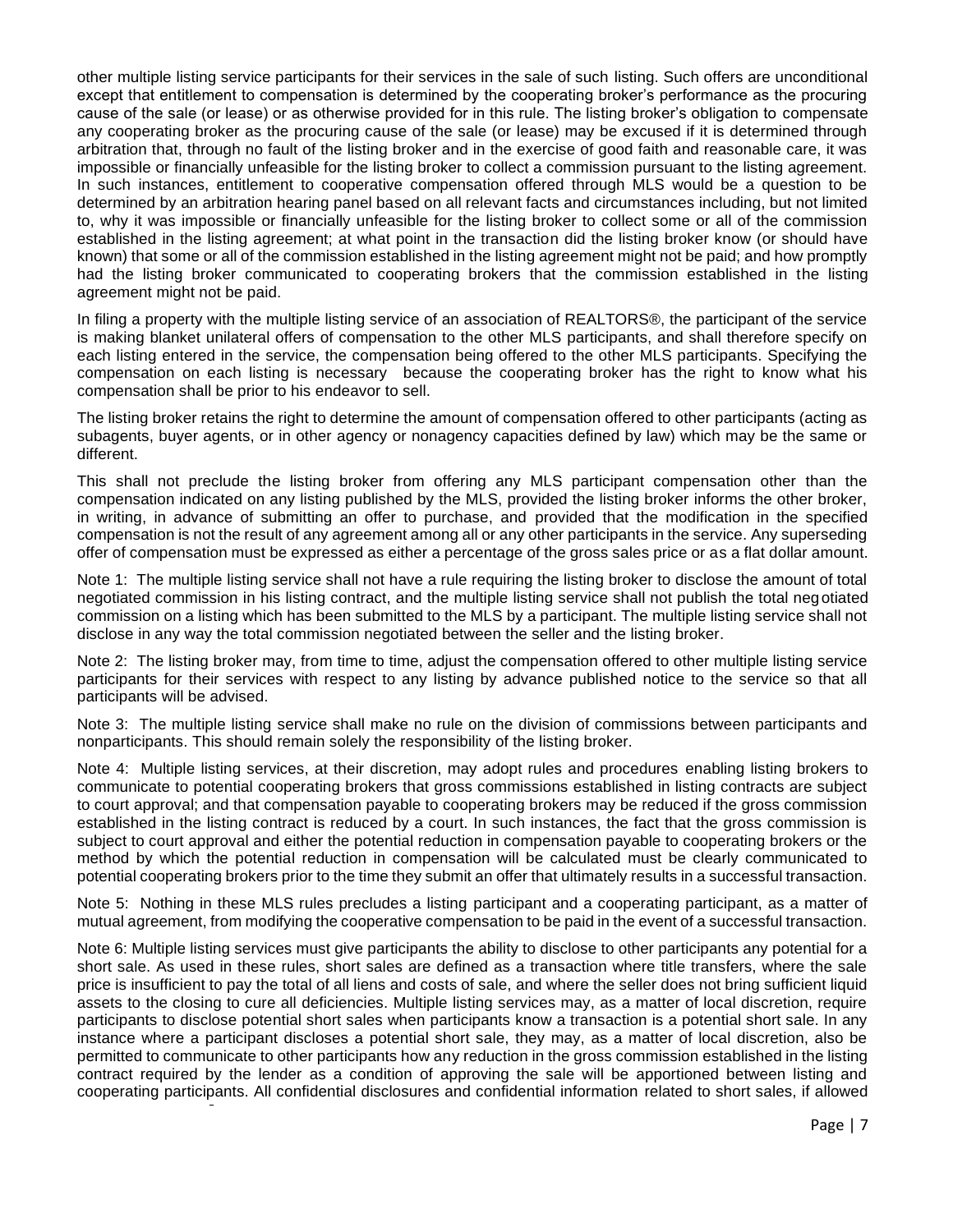by local rules, must be communicated through dedicated fields or confidential "remarks" available only to participants and subscribers.

### **SECTION 5.0.1 DISCLOSING POTENTIAL SHORT SALES**

Participants must disclose potential short sales (defined as a transaction where title transfers, where the sale price is insufficient to pay the total of all liens and costs of sale and where the seller does not bring sufficient liquid assets to the closing to cure all deficiencies) when reasonably known to the listing participants.

### **SECTION 5.1 PARTICIPANT AS PRINCIPAL**

If a participant or any licensee (or licensed and certified appraiser) affiliated with a participant has any ownership interest in a property, the listing of which is to be disseminated through the multiple listing service, that person shall disclose that interest when the listing is entered in the multiple listing service and such information shall be disseminated to all multiple listing service participants via the subject to field provided by the service.

### **SECTION 5.2 PARTICIPANT AS PURCHASER**

If a participant or any licensee (including licensed and certified appraisers) affiliated with the Participant wishes to acquire

an interest in property listed with another participant, such contemplated interest shall be disclosed, in writing, to the listing broker not later than the time an offer to purchase is submitted to the listing broker.

### **SECTION 5.3 DUAL OR VARIABLE RATE COMMISSION ARRANGEMENTS**

The existence of a dual or variable rate commission arrangement (i.e., one in which the seller/landlord agrees to pay a specified commission if the property is sold/leased by the listing broker without assistance and a different commission if the sale/lease results through the efforts of a cooperating broker; or one in which the seller/landlord agrees to pay a specified commission if the property is sold/leased by the listing broker either with or without the assistance of a cooperating broker and a different commission if the sale/lease results through the efforts of a seller/landlord) shall be disclosed by the listing broker by a key, code, or symbol as required by the MLS. The listing broker shall, in response to inquiries from potential cooperating brokers, disclose the differential that would result in either a cooperative transaction or, alternatively, in a sale/lease that results through the efforts of the seller/landlord. If the cooperating broker is a buyer/tenant representative, the buyer/tenant representative must disclose such information to their client before the client makes an offer to purchase or lease.

### **SERVICE CHARGES**

### **SECTION 6 SERVICE FEES AND CHARGES**

The following service charges and fees for operation of the multiple listing service are in effect to defray the costs of the service and are established and subject to change from time to time in the prescribed manner. See Appendix III for a list of all fees. The fee schedule may be changed from time to time by the MLS committee and with the approval of the Northwest Wyoming Board of Realtors.

**Initial Participation Fee**: An applicant for participation in the service shall pay an application fee, such fee to accompany the application.

**Recurring Participation Fee**: Each participant shall pay a monthly fee for each salesperson and licensed or certified appraiser who has access to and use of the service, whether licensed as a broker, sales licensee, or licensed or certified appraiser who is employed by or affiliated as an independent contractor with such participant. The monthly fee is due on or before the first day of the month. Fees shall not be prorated on a monthly basis.

### **SECTION 6.1 WAIVER OF MLS FEES**

Waivers for MLS fees shall be granted to non-licensed administrative staff, military personnel on foreign active duty and appraisers seeking state certification. The dues waiver request form, available from the association office, is to be completed and submitted for review and approval by the service. Individual MLS login, in the event of dissemination of a team. each member must possess an active real estate license and maintain current status and good standing with the MLS service, including payment of appropriate service fees for individual MLS subscription. All members participating within the team are subject to MLS Rules and Regulations and are subject to service suspension and/or fines consistent with the provisions of Sections 9 and 9.1 of these rules.

The MLS does provide participants the option of a no-cost waiver of MLS fees, dues and chargers for any licensee or licensed or certified appraiser who can demonstrate subscription to a different MLS or CIE where the principal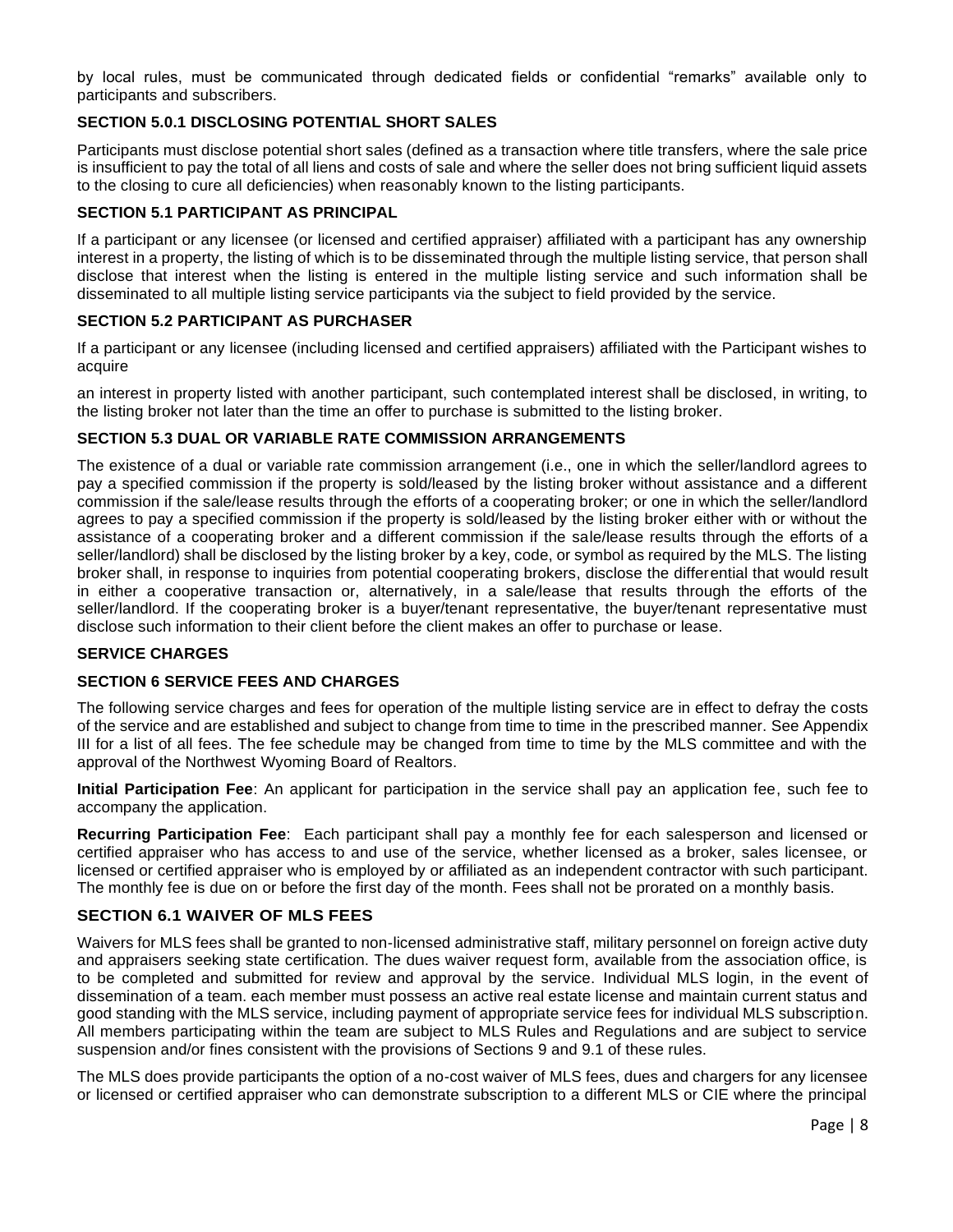broker participates. The MLS requires that the broker participants sign a certification of nonuse of the MLS services by their licensees, which may include penalties and termination of the waiver if violated.

### **COMPLIANCE WITH RULES**

### **SECTION 7COMPLIANCE WITH RULES/AUTHORITY TO IMPOSE DISCIPLINE**

By becoming and remaining a participant or subscriber in this MLS, each participant and subscriber agrees to be subject to the rules and regulations and any other MLS governance provision. The MLS may, through the administrative and hearing procedures established in these rules, impose discipline for violations of the rules and other MLS governance provisions. Discipline that may be imposed may only consist of one or more of the following:

- 1) letter of warning
- 2) letter of reprimand
- 3) attendance at MLS orientation or other appropriate courses or seminars which the participant or subscriber can reasonably attend taking into consideration cost, location, and duration
- 4) appropriate, reasonable fine not to exceed \$15,000
- 5) suspension of MLS rights, privileges, and services for not less than thirty (30) days nor more than one (1) year
- 6) termination of MLS rights, privileges, and services with no right to reapply for a specified period not to exceed three (3) years

Note: If a Participant has been expelled or suspended from the Northwest Wyoming Board of REALTORS® or MLS (or both) for failure to pay appropriate dues, fees or charges, the Board is not obligated to provide MLS services, including continued inclusion of the expelled or suspended Participant's listings in the MLS compilation of current listing information. Prior to any removal of an expelled or suspended Participant's listings from the Service, the Participant will be advised in writing of the intended removal so that he/she may advise his clients.

Note: A participant (or user/subscriber, where appropriate) can be placed on probation. Probation is not a form of discipline. When a participant (or user/subscriber, where appropriate) is placed on probation the discipline is held in abeyance for a stipulated period of time not longer than one (1) year. Any subsequent finding of a violation of the MLS rules during the probationary period may, at the discretion of the Board of Directors, result in the imposition of the suspended discipline absent any subsequent findings of a violation during the probationary period, both the probationary status and the suspended discipline are considered fulfilled, and the individual's record will reflect the fulfillment. The fact that one or more forms of discipline are held in abeyance during the probationary period does not bar imposition of other forms of discipline which will not be held in abeyance.

### **SECTION 7.1 COMPLIANCE WITH RULES**

The following action may be taken for non-compliance with the Rules:

For failure to pay any service charge or fee within one (1) month of the date due, and provided that at least ten (10) days' notice has been given, the service shall be suspended until service charges or fees are paid in full

For failure to comply with any other rule, the provisions of Sections 9, 9.1 and 9.1.1 shall apply.

- a) All active and pending listings may be deleted from the MLS.
- b) Offenders shall be designated as members not in good standing.
- c) A reinstatement fee as stated in the Fee Schedule shall be charged per reinstatement.

### **SECTION 7.2 APPLICABILITY OF RULES TO USERS AND/OR SUBSCRIBERS**

Non-principal brokers, sales licensees, appraisers and others authorized to have access to information published by the MLS are subject to these Rules and Regulations and may be disciplined for violations thereof provided that the user or subscriber has signed an agreement acknowledging that access to and use of MLS information is contingent on compliance with the Rules and Regulations. Further, failure of any user or subscriber to abide by the rules and/or any sanction imposed for violations thereof can subject the participant to the same or other discipline. This provision does not eliminate the participant's ultimate responsibility and accountability for all users or subscribers affiliated with the participant.

**Section 7.3** The Multiple Listing Service shall be subject to the Bylaws of the Northwest Wyoming Board of REALTORS® .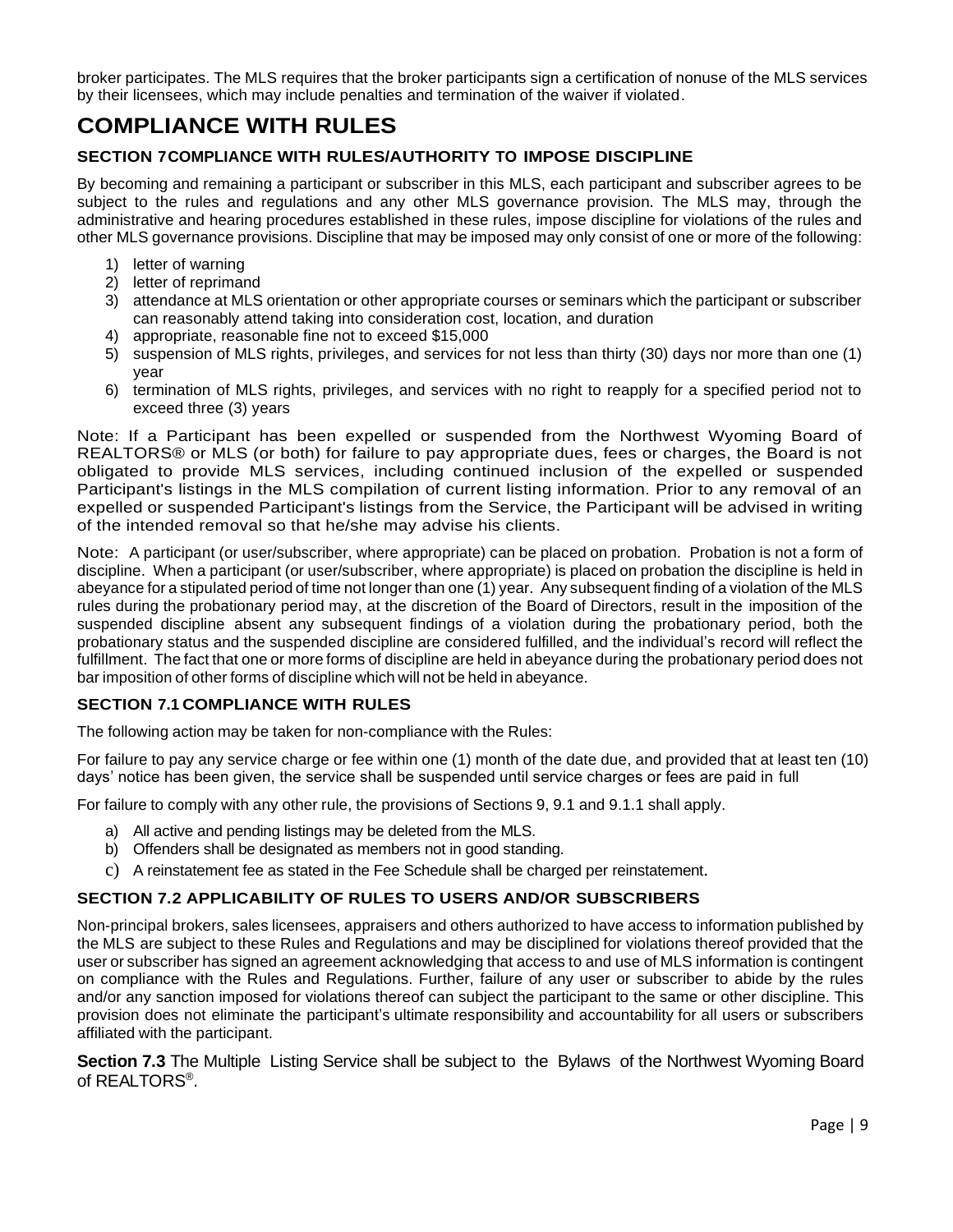### **Section 7.4 Electronic Display of Other Participant's Listings**

It is the policy of the Northwest Wyoming Board of REALTORS® that Participants are not allowed to display non-IDX listings of other Participants on social media.

MLSs may but are not required to give Participants the ability to authorize electronic display of their listings by other Participants outside the context of the Internet Data Exchange ("IDX") policy and rules and the Virtual Office Website ("VOW") policy and rules.

Participants may not be required to consent to display or distribution of their listings through non-IDX and non-VOW channels as a condition of participation in MLS or as a condition of participation in IDX, except as otherwise provided for in the IDX rules. Electronic display and distribution pursuant to this policy contemplates, but is not limited to, Short Message Services ("SMS")/texting technologies, and interactive "social media". All electronic displays and/or distribution of other Participants' listings conducted pursuant to this policy must comply with state law and regulations and applicable rules.

Displays addressed by this policy may be subject to technological limitations on disabling/discontinuing third-party comments/reviews, disabling/discontinuing automated displays of market value, "refreshing" displays on a periodic basis, and possibly other issues which should be taken into consideration when developing rules and policies governing such displays.)

### **SECTION 7.5**

An MLS may not require a Participant to use, participate in, or pay for the following optional information, services or products:

- a) lockbox equipment including lockboxes (manual or electronic), combination lockboxes, mechanical keys, and electronic programmers or keycards.
- b) advertising or access to advertising (whether print or electronic), including classified advertising, homes-type publications, and electronic compilations, including
- c) participant, subscriber, or firm homepages or websites.

An MLS may treat Optional information, services or products as Basic provided that the MLS does not receive an economic benefit from the arrangement as demonstrated by satisfying both of the following conditions:

The MLS or its shareholder(s) is not the seller, lessor, or licensor of the information, service, or product (i.e., the information, service, or product is sourced from an independent third party); and

The MLS does not make a profit or receive a commission or rebate based on the sale, lease, or license that exceeds the operational costs of providing the information, service, or product.

The Wyoming Real Estate Commission staff investigator shall be allowed to access the MLS on a case-by-case basis to be used for the purpose of valid complaints. Legal draft to be created for access by (the) Wyoming Real Estate Commission. There will be no fee charged to the Commission for the agreed upon access to MLS

### **MEETINGS**

### **SECTION 8 MEETINGS OF MLS COMMITTEE**

The multiple listing service committee shall meet for the transaction of its business at a time and place to be determined by the committee or at the call of the chairperson.

### **SECTION 8.1 MLS COMMITTEE PARTICIPANTS**

The MLS committee shall consist of a Chairman and at least 5 and no more than 9 other members. All members must be a member of the Northwest Wyoming Board of Realtors. Members shall serve a 3-year term and termination dates shall be established so that no more than 3 members term expire within the same year. The Chairman's term shall be for a minimum of 2 years. Replacement of new committee members shall be approved by the remaining members.

### **SECTION 8.2 MEETINGS OF MLS PARTICIPANTS**

The committee may call meetings of the participants in the service to be known as meetings of the multiple listing service.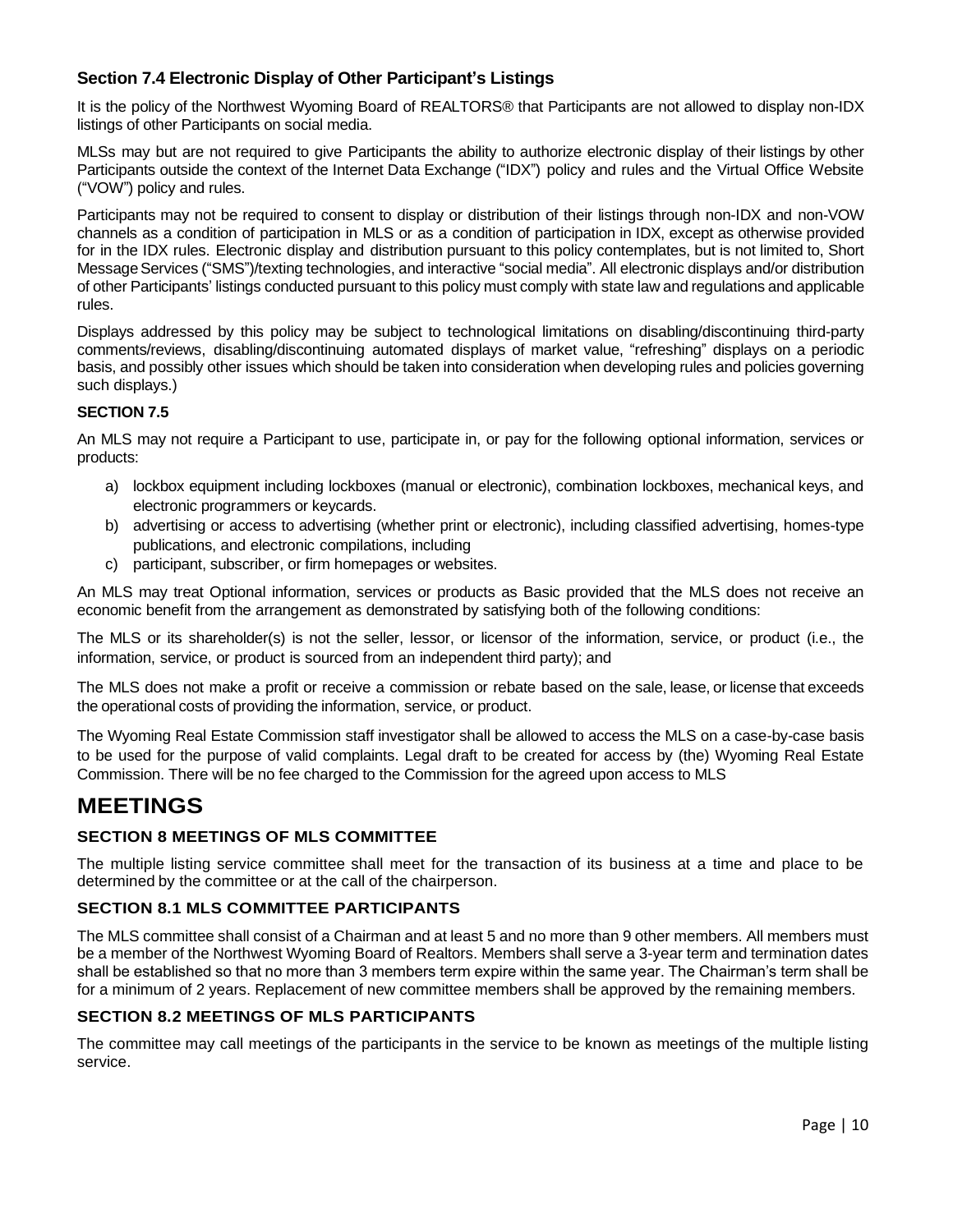### **SECTION 8.3 CONDUCT OF THE MEETINGS**

The chairperson or vice chairperson shall preside at all meetings or, in their absence, a temporary chairperson from the membership of the committee shall be named by the chairperson or, upon his failure to do so, by the committee.

### **ENFORCEMENT OF RULES OR DISPUTES**

### **SECTION 9CONSIDERATION OF ALLEGED** VIOLATIONS

The committee shall consider all written complaints having to do with violations of the Rules and Regulations. By becoming and remaining a participant, each participant agrees to be subject to these rules and regulations, the enforcement of which are the sole discretion of the Committee (Board of Directors).

### **SECTION 9.1 VIOLATIONS OF RULES AND REGULATIONS**

If the alleged offense is a violation of the rules and regulations of the service and does not involve a charge of alleged unethical conduct or request for arbitration, it may be administratively considered and determined by staff, and if a violation is determined, the committee may direct the imposition of sanction, provided the recipient of such sanction may request a hearing before the professional standards committee of the association in accordance with the bylaws and rules and regulations of the association of Realtors® within twenty (20) days following receipt of the committee's decision.

If, rather than conducting an administrative review, the association has a procedure established to conduct hearings, the decision of the committee may be appealed to the board of directors of the association of Realtors® within twenty (20) days of the tribunal's decision being rendered. Alleged violations involving unethical conduct shall be referred to the association's grievance committee for processing in accordance with the professional standards procedures of the association. If the charge alleges a refusal to arbitrate, such charge shall be referred directly to the board of directors of the association of Realtors®.

### **SECTION 9.2 COMPLAINTS OF UNETHICAL CONDUCT**

All other complaints of unethical conduct shall be referred by the committee to the Professional Standards Administrator of the association of REALTORS® for appropriate action in accordance with the professional standards procedures established in the association's bylaws.

### **SECTION 9.3 COMPLAINTS OF UNAUTHORIZED USE OF LISTING CONTENT**

Any participant who believes another participant has engaged in the unauthorized use or display of listing content, including photographs, images, audio or video recordings, and virtual tours, shall send notice of such alleged unauthorized use to the MLS. Such notice shall be in writing, specifically identify the allegedly unauthorized content, and be delivered to the MLS not more than sixty (60) days after the alleged misuse was first identified. No participant may pursue action over the alleged unauthorized use and display of listing content in a court of law without first completing the notice and response procedures outlined in this Section 9.3 of the MLS rules.

Upon receiving a notice, the committee (Board of Directors) will send the notice to the participant who is accused of unauthorized use. Within ten (10) days from receipt, the participant must either: 1) remove the allegedly unauthorized content, or 2) provide proof to the committee (Board of Directors) that the use is authorized. Any proof submitted will be considered by the Committee (Board of Directors), and a decision of whether it establishes authority to use the listing content will be made within thirty (30) days.

If the Committee (Board of Directors) determines that the use of the content was unauthorized, the Committee (Board of Directors) may issue a sanction pursuant to Section 7 of the MLS rules, including a request to remove and/or stop the use of the unauthorized content within ten (10) days after transmittal of the decision. If the unauthorized use stems from a violation of the MLS rules, that too will be considered at the time of establishing an appropriate sanction.

If after ten (10) days following transmittal of the Committee's (Board of Director's) determination the alleged violation remains uncured (i.e. the content is not removed or the rules violation remains uncured), then the complaining party may seek action through a court of law.

### **SECTION 9.4 MLS RULES VIOLATIONS**

MLS participants may not take legal action against another participant for alleged rules violations unless the complaining participant has first exhausted the remedies provided in these rules.

The service is authorized to impose discipline on participants or subscribers for violations of the MLS Rules and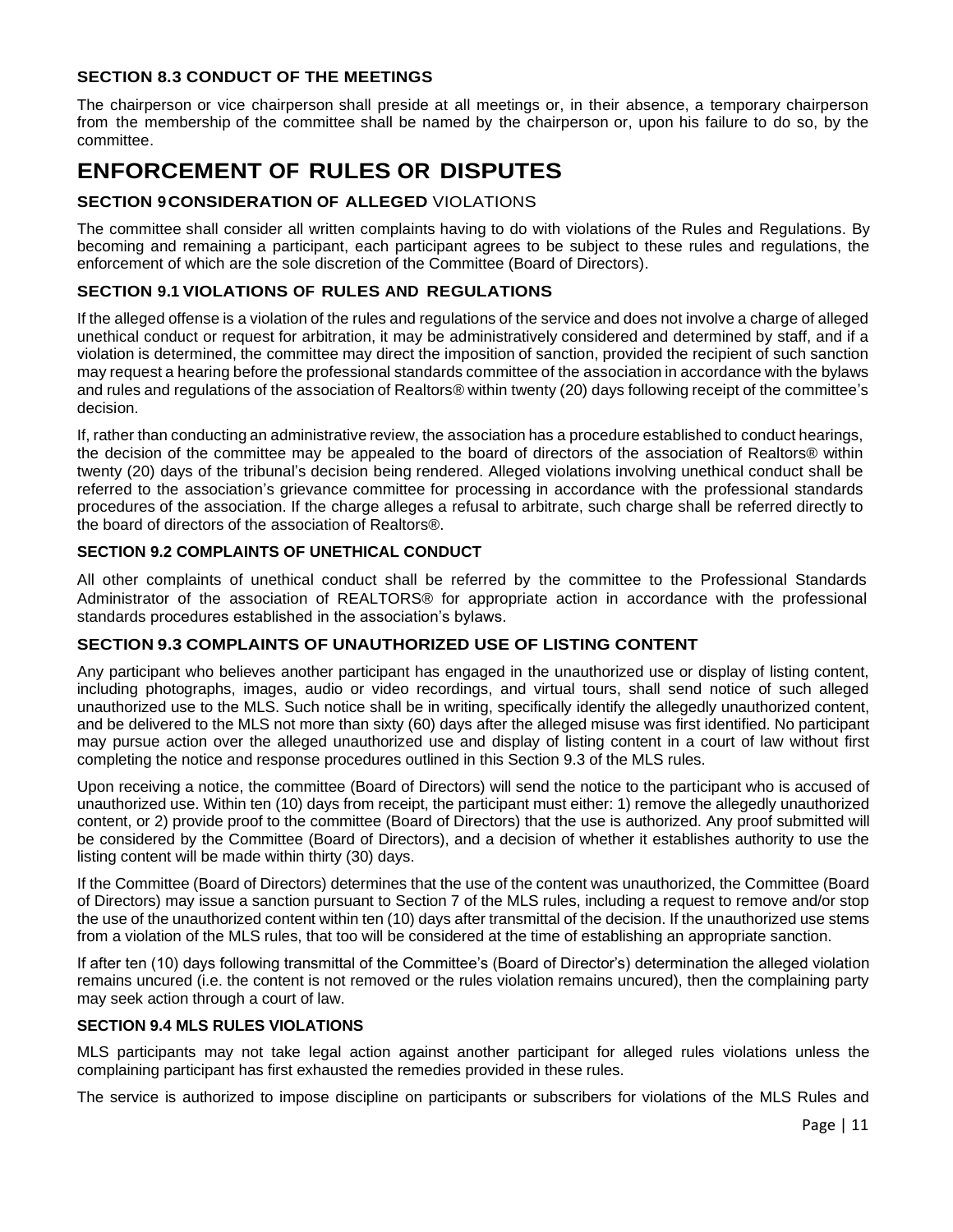Regulations or other MLS governance provisions. Alleged violations are subject to Section 9.1 of the MLS Rules and Regulations, which provides that participants may request a due process hearing prior to the implementation of sanction. In any instance where a participant or subscriber in an association multiple listing service is charged with violation of the MLS Rules and Regulations of the service, and such charge does not include alleged violations of the Code of Ethics, or a request for arbitration, it may be administratively considered and determined by the MLS governing committee. Fines and penalties may be changed as deemed necessary by the MLS Committee, see appendix II for the penalties policy and a list of the current infractions and penalties.

### **CONFIDENTIALITY OF MLS INFORMATION**

### **SECTION 10 CONFIDENTIALITY OF MLS INFORMATION**

Any information provided by the multiple listing service to the participants shall be considered official information of the service. Such information shall be considered confidential and exclusively for the use of participants and real estate licensees affiliated with such participants and those participants who are licensed or certified by an appropriate state regulatory agency to engage in the appraisal of real property and licensed or certified appraisers affiliated with such participants.

### **SECTION 10.1 MLS NOT RESPONSIBLE FOR ACCURACY OF INFORMATION**

The information published and disseminated by the service is communicated verbatim, without change by the service, as entered in the service by the participant. The service does not verify such information provided and disclaims any responsibility for its accuracy. Each participant agrees to hold the service harmless against any liability arising from any inaccuracy or inadequacy of the information such participant provides.

### **OWNERSHIP OF MLS COMPILATION AND COPYRIGHT**

### **SECTION 11**

By the act of submitting any property listing content to the MLS, the participant represent and warrants that he or she is fully authorized to license the property listing content a contemplated by and in compliance with this section and these rules and regulations, an also thereby does grant to the MLS license to include the property listing content in it copyrighted MLS compilation and also in any statistical report on comparables. Listing content includes, but is not limited to, photographs, images, graphics, audio and video recordings, virtual tours, drawings, descriptions, remarks, narratives, pricing information, and other details or information related to the listed property.

Each participant who submits listing content to the MLS agrees to defend and hold the MLS and every other participant harmless from and against any liability or claim arising from any inaccuracy of the submitted listing content or any inadequacy of ownership, license, or title to the submitted listing content.

### **SECTION 11.1**

All right, title, and interest in each copy of every multiple listing compilation created and copyrighted by the Northwest Wyoming Board of Realtors, and in the copyrights therein, shall always remain vested in the same.

### **USE OF COPYRIGHTED MLS COMPILATION**

### **SECTION 12 DISTRIBUTION**

Participants shall, at all times, maintain control over and responsibility for each copy of any MLS compilation leased to them by the association of REALTORS®, and shall not distribute any such copies to persons other than subscribers who are affiliated with such participant as licensees, those individuals who are licensed or certified by an appropriate state regulatory agency to engage in the appraisal of real property, and any other subscribers as authorized pursuant to the governing documents of the MLS. Use of information developed by or published by an association multiple listing service is strictly limited to the activities authorized under a participant's licensure(s) or certification, and unauthorized uses are prohibited. Further, none of the foregoing is intended to convey participation or membership or any right of access to information developed or published by an association multiple listing service where access to such information is prohibited by law.

### **SECTION 12.1 DISPLAY**

Participants and those persons affiliated as licensees with such participants shall be permitted to display the MLS compilation to prospective purchasers only in conjunction with their ordinary business activities of attempting to locate ready, willing, and able buyers for the properties described in said MLS compilation.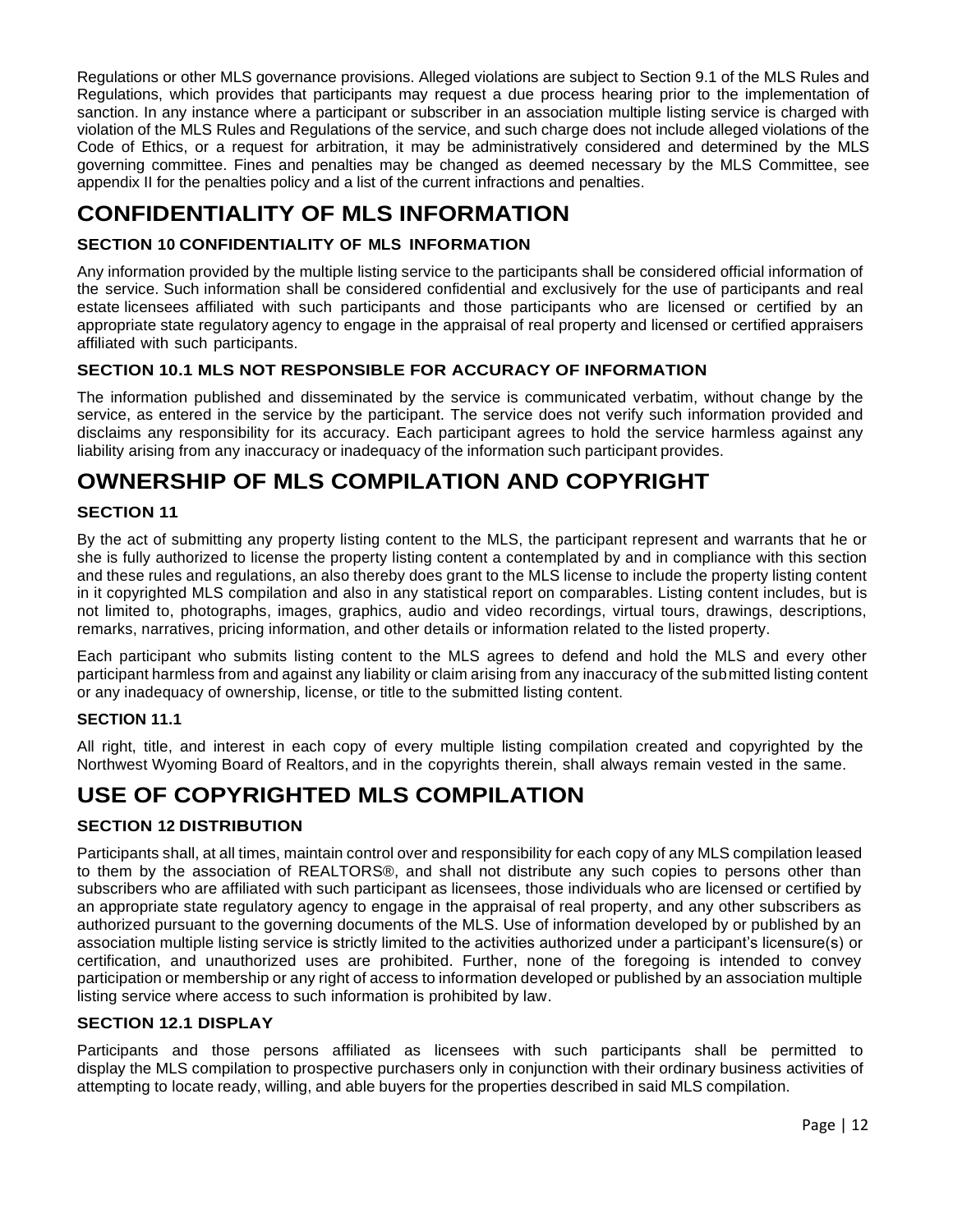### **SECTION 12.2 REPRODUCTION**

Participants or their affiliated licensees shall not reproduce any MLS compilation or any portion thereof, except in the following limited circumstances:

Participants or their affiliated licensees may reproduce from the MLS compilation and distribute to prospective purchasers a reasonable number of single copies of property listing data contained in the MLS compilation which relate to any properties in which the prospective purchasers are or may, in the judgment of the participant or their affiliated licensees, be interested.

Reproductions made in accordance with this rule shall be prepared in such a fashion that the property listing data of properties other than that in which the prospective purchaser has expressed interest, or in which the participant or the affiliated licensees are seeking to promote interest, does not appear on such reproduction.

Nothing contained herein shall be construed to preclude any participant from utilizing, displaying, distributing, or reproducing property listing sheets or other compilations of data pertaining exclusively to properties currently listed for sale with the participant.

Any MLS information, whether provided in written or printed form, provided electronically, or provided in any other form or format, is provided for the exclusive use of the participant and those licensees affiliated with the participant who are authorized to have access to such information. Such information may not be transmitted, retransmitted, or provided in any manner to any unauthorized individual, office, or firm.

None of the foregoing shall be construed to prevent any individual legitimately in possession of current listing information, sold information, comparables, or statistical information from utilizing such information to support valuations on particular properties for clients and customers. Information deemed confidential may not be used as supporting documentation. Any MLS content in data feeds available to participants for real estate brokerage purposes must also be available to participants for valuation purposes, including automated valuations. MLSs must either permit use of existing data feeds, or create a separate data feed, to satisfy this requirement. MLSs may require execution of a third-party license agreement where deemed appropriate by the MLS. MLSs may require participants who will use such data feeds to pay the reasonably estimated costs incurred by the MLS in adding or enhancing its downloading capacity for this purpose. Any other use of such information is unauthorized and prohibited by these rules and regulations.

### **USE OF MLS INFORMATION**

### **SECTION 13 LIMITATIONS ON USE OF MLS INFORMATION**

Use of information from MLS compilation of current listing information, from the association's statistical report, or from any sold or comparable report of the association or MLS for public mass-media advertising by an MLS participant or in other public representations, may not be prohibited.

However, any print or non-print forms of advertising or other forms of public representations based in whole or in part on information supplied by the association or its MLS must clearly demonstrate the period of time over which such claims are based and must include the following notice:

*Based on information from the Northwest Wyoming Board of REALTORS®*

### **SECTION 13.1 DECEPTIVE ADVERTISING**

The MLS Listing shall be for the purpose of marketing the subject property and not the listing agent/office. Using any public view field other than the Listing Office information fields for references to the Listing Participant or Listing Office are prohibited. The main image on the MLS Listing may not contain any reference to the Listing Participant or the Listing Office (i.e., signs in images). Additional supporting media such as images, virtual tours and video in the MLS may contain the Listing Office name, Listing Agent name, logo and phone number. As a reminder, all supporting media hosted outside of the MLS such as images, virtual tours and videos, is to comply with state laws, including W.S. 33-28-119.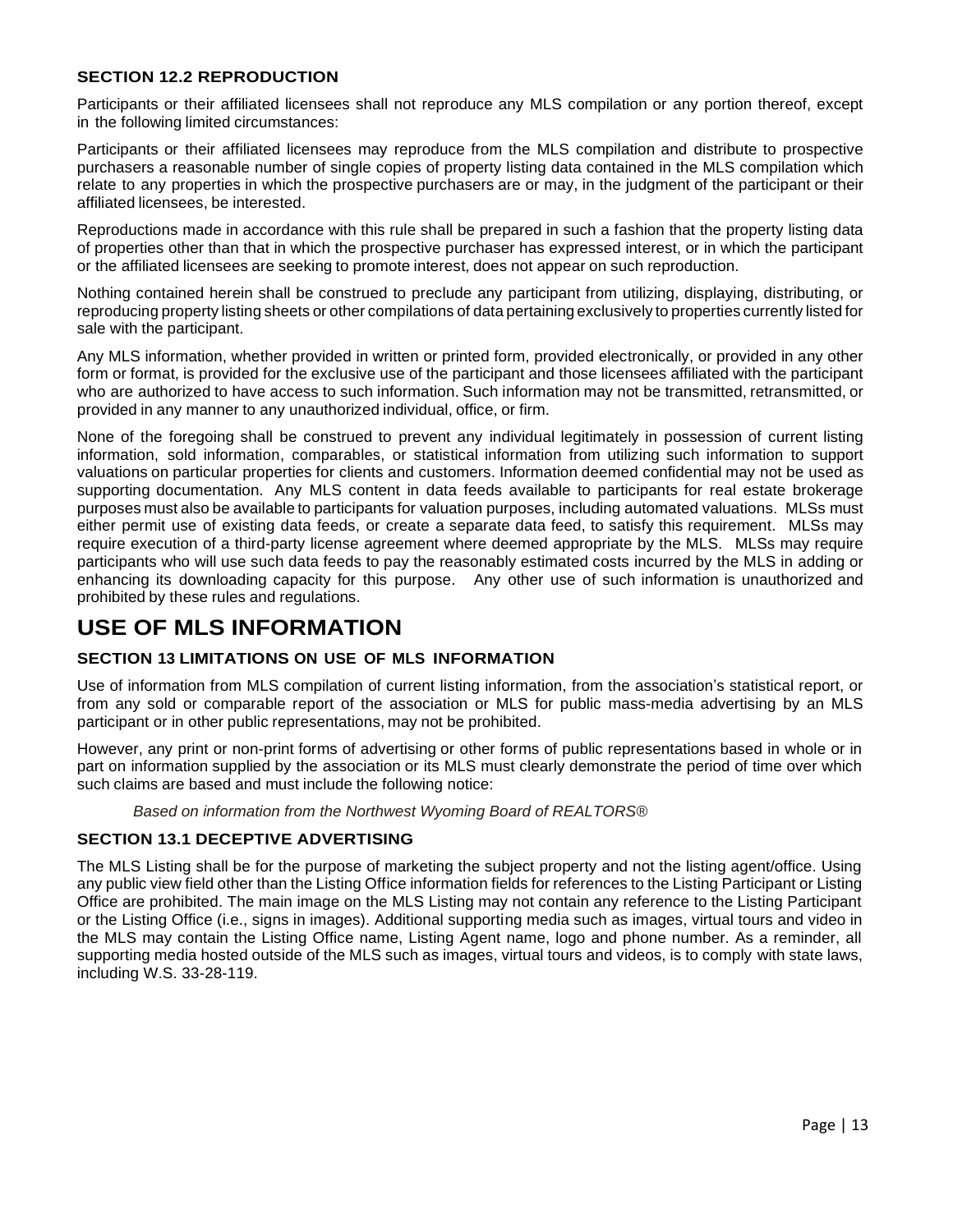### **CHANGES IN RULES AND REGULATIONS**

### **SECTION 14 CHANGES IN RULES AND REGULATIONS**

Amendments to the rules and regulations of the service shall be by a majority vote of the members of the multiple listing service committee, subject to approval by the board of directors of the association of REALTORS®.

### **ARBITRATION OF DISPUTES**

### **SECTION 15 ARBITRATION OF DISPUTES**

By becoming and remaining a participant, each participant agrees to arbitrate disputes involving contractual issues and questions, and specific non-contractual issues and questions defined in Standard of Practice 17-4 of the Code of Ethics with MLS participants in different firms arising out of their relationships as MLS participants subject to the following qualifications.

If all disputants are members of the same association of REALTORS® or have their principal place of business within the same association's territorial jurisdiction, they shall arbitrate pursuant to the procedures of that association of REALTORS®.

If the disputants are members of different associations of REALTORS® or if their principal place of business is located within the territorial jurisdiction of different associations of REALTORS®, they remain obligated to arbitrate in accordance with the procedures of the Wyoming association of REALTORS®).

### **ORIENTATION**

### **SECTION 16 ORIENTATION**

Any applicant for MLS participation and any licensee (including licensed or certified appraisers) affiliated with an MLS participant who has access to and use of MLS-generated information shall complete an orientation program of no more than eight (8) classroom hours devoted to the MLS rules and regulations and computer training related to MLS information entry and retrieval and the operation of the MLS within thirty (30) days after access has been provided.

### **INTERNET DATA EXCHANGE (IDX)**

### **SECTION 17 IDX DEFINED**

IDX affords MLS participants the ability to authorize limited electronic display of their listings by other participants.

### **SECTION 17.1 AUTHORIZATION**

Participants' consent for display of their listings by other participants pursuant to these rules and regulations is presumed unless a participant affirmatively notifies the MLS that the participant refuses to permit display (either on a blanket or on a listing-by-listing basis). If a participant refuses on a blanket basis to permit the display of that participant's listings, that participant may not download, frame or display the aggregated MLS data of other participants. Even where participants have given blanket authority for other participants to display their listings on IDX sites, such consent may be withdrawn on a listing-by-listing basis where the seller has prohibited all Internet display.

### **SECTION 17.2 PARTICIPATION**

Participation in IDX is available to all MLS participants who are REALTORS® who are engaged in real estate brokerage and who consent to display of their listings by other participant's.

### **SECTION 17.2.1**

Participants must notify the MLS of their intention to display IDX information and must give the MLS direct access for purposes of monitoring/ensuring compliance with applicable rules and policies.

### **SECTION 17.2.2**

MLS participants may not use IDX-provided listings for any purpose other than display as provided for in these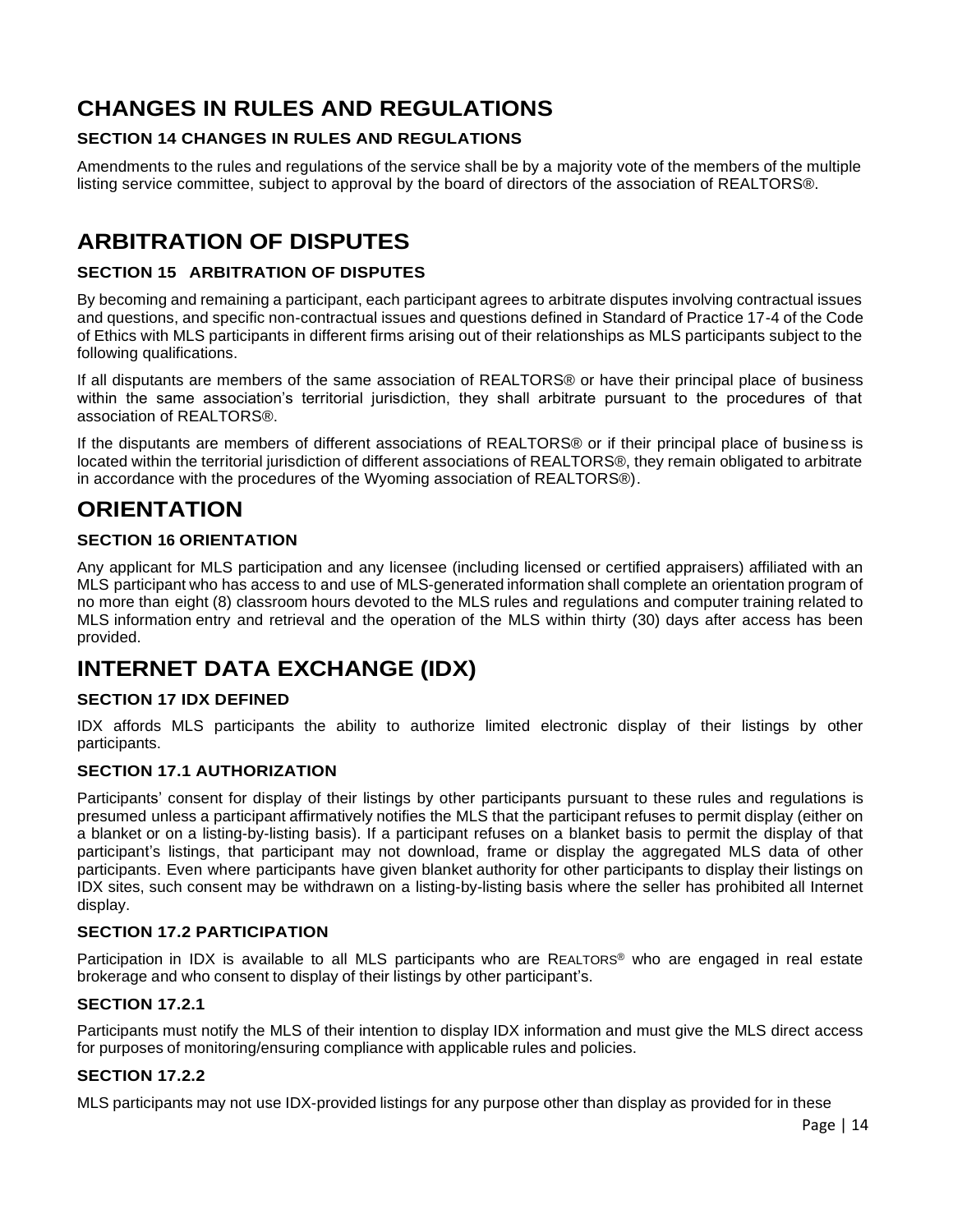rules. This does not require participants to prevent indexing of IDX listings by recognized search engines.

### **SECTION 17.2.3**

Listings, including property addresses, can be included in IDX displays except where a seller has directed their listing broker to withhold their listing or the listing's property address from all display on the Internet (including, but not limited to, publicly-accessible websites or VOWs).

### **SECTION 17.2.4**

Participants may select the listings they choose to display on their IDX sites based only on objective criteria including, but not limited to, factors such as geography or location ("uptown," "downtown," etc.), list price, type of property (e.g., condominiums, cooperatives, single-family detached, multi-family), cooperative compensation offered by listing brokers, type of listing (e.g., exclusive right-to-sell or exclusive agency), or the level of service being provided by the listing firm. Selection of listings displayed on any IDX site must be independently made by each participant.

### **SECTION 17.2.5**

Participants must refresh all MLS downloads and IDX displays automatically fed by those downloads at least once every twelve (12) hours.

### **SECTION 17.2.6**

Except as provided in the IDX policy and these rules, an IDX site or a participant or user operating an IDX site or displaying IDX information as otherwise permitted may not distribute, provide, or make any portion of the MLS database available to any person or entity.

### **SECTION 17.2.7**

Any IDX display controlled by a participant must clearly identify the name of the brokerage firm under which they operate in a readily visible color and typeface. For purposes of the IDX policy and these rules, "control" means the ability to add, delete, modify and update information as required by the IDX policy and MLS rules.

#### **SECTION 17.2.8**

Any IDX display controlled by a participant or subscriber that:

- a) allows third parties to write comments or reviews about particular listings or displays a hyperlink to such comments or reviews in immediate conjunction with particular listings, or
- b) displays an automated estimate of the market value of the listing (or hyperlink to such estimate) in immediate conjunction with the listing,

either or both of those features shall be disabled or discontinued for the seller's listings at the request of the seller. The listing broker or agent shall communicate to the MLS that the seller has elected to have one or both features disabled or discontinued on all displays controlled by participants. Except for the foregoing and subject to Section 18.2.9, a participant's IDX display may communicate the participant's professional judgment concerning any listing. Nothing shall prevent an IDX display from notifying its customers that a particular feature has been disabled at the request of the seller.

### **SECTION 17.2.9**

Participants shall maintain a means (e.g., e-mail address, telephone number) to receive comments about the accuracy of any data or information that is added by or on behalf of the participant beyond that supplied by the MLS and that relates to a specific property. Participants shall correct or remove any false data or information relating to a specific property upon receipt of a communication from the listing broker or listing agent for the property explaining why the data or information is false. However, participants shall not be obligated to remove or correct any data or information that simply reflects good faith opinion, advice, or professional judgment.

### **SECTION 17.2.10**

An MLS participant (or where permitted locally, an MLS subscriber) may co-mingle the listings of other brokers received in an IDX feed with listings available from other MLS IDX feeds, provided all such displays are consistent with the IDX rules and the MLS participant (or MLS subscriber) holds participatory rights in those MLSs. As used in this policy, "co- mingling" means that consumers are able to execute a single property search of multiple IDX feeds resulting in the display of IDX information from each of the MLSs on a single search results page; and that participants may display listings from each IDX feed on a single webpage or display.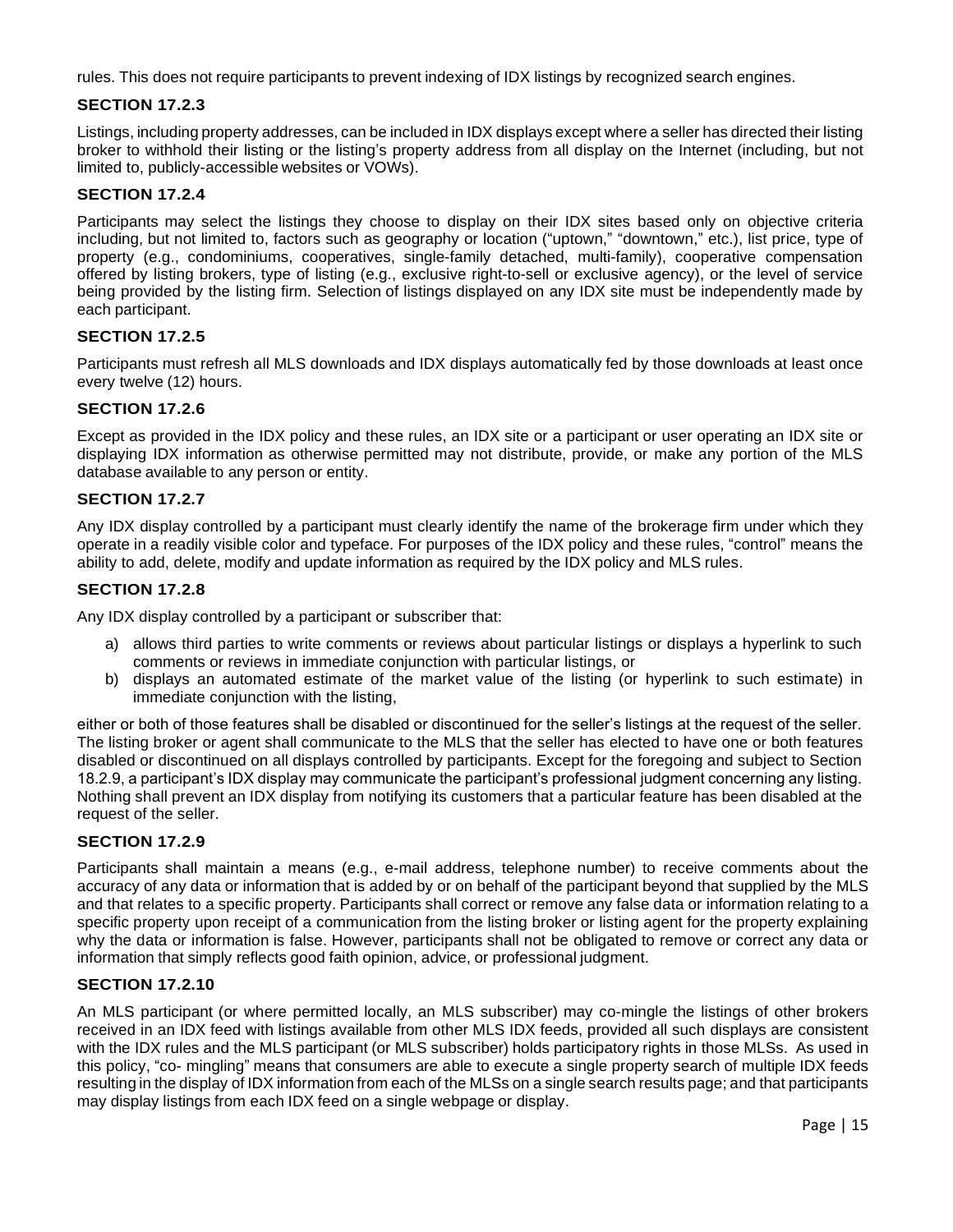### **SECTION 17.2.11**

Participants shall not modify or manipulate information relating to other participants listings. MLS participants may augment their IDX display of MLS data with applicable property information from other sources to appear on the same webpage or display, clearly separated by the data supplied by the MLS. The source(s) of the information must be clearly identified in the immediate proximity to such data. This requirement does not restrict the format of MLS data display or display of fewer than all of the available listings or fewer authorized fields.

### **SECTION 17.2.12**

All listings displayed pursuant to IDX shall identify the listing firm in a reasonably prominent location and in a readily visible color and typeface not smaller than the median used in the display of listing data.

#### **SECTION 17.3 DISPLAY**

Display of listing information pursuant to IDX is subject to the following rules:

#### **SECTION 17.3.1**

Listings displayed pursuant to IDX shall contain only those fields of data designated by the MLS. Display of all other fields (as determined by the MLS) is prohibited. Confidential fields intended only for other MLS participants and users (e.g., cooperative compensation offers, showing instructions, property security information, etc.) may not be displayed.

### **SECTION 17.3.2**

Participants shall not modify or manipulate information relating to other participants' listings. (This is not a limitation on.

site design but refers to changes to actual listing data.) MLS data may be augmented with additional data not otherwise prohibited from display so long as the source of the additional data is clearly identified. This requirement does not restrict the format of MLS data display or display of fewer than all of the available listings or fewer authorized data fields.

#### **SECTION 17.3.3**

All listings displayed pursuant to IDX shall identify the listing firm in a reasonably prominent location and in a readily visible color and typeface not smaller than the median used in the display of listing data. Displays of minimal information (e.g., "thumbnails," text messages, "tweets," etc., of two hundred [200] characters or less) are exempt from this requirement but only when linked directly to a display that includes all required disclosures.

### **SECTION 17.3.4**

Non-principal brokers and sales licensees affiliated with IDX participants may display information available through IDX on their own websites subject to their participant's consent and control and the requirements of state law and/or regulation.

### **SECTION 17.3.5**

Participants (and their affiliated licensees, if applicable) shall indicate on their websites that IDX information is provided exclusively for consumers' personal, non-commercial use, that it may not be used for any purpose other than to identify prospective properties consumers may be interested in purchasing, and that the data is deemed reliable but is not guaranteed accurate by the MLS. The MLS may, at its discretion, require use of other disclaimers as necessary to protect participants and/or the MLS from liability. Displays of minimal information (e.g., "thumbnails", text messages, "tweets", etc., of two hundred [200] characters or less) are exempt from this requirement but only when linked directly to a display that includes all required disclosures.

### **SECTION 17.3.6**

The data consumers can retrieve or download in response to an inquiry shall be determined by the MLS but in no instance, shall be limited to fewer than one hundred (100) listings or five percent (5%) of the listings available for IDX display, whichever is fewer.

### **SECTION 17.3.7**

Listings obtained through IDX feeds from REALTOR® Association MLS's where the MLS Participant holds participatory rights must be displayed separately from listings obtained from other sources. Listings obtained from other sources (e.g., from other MLSs, from non-participating brokers, etc.) must display the source from which each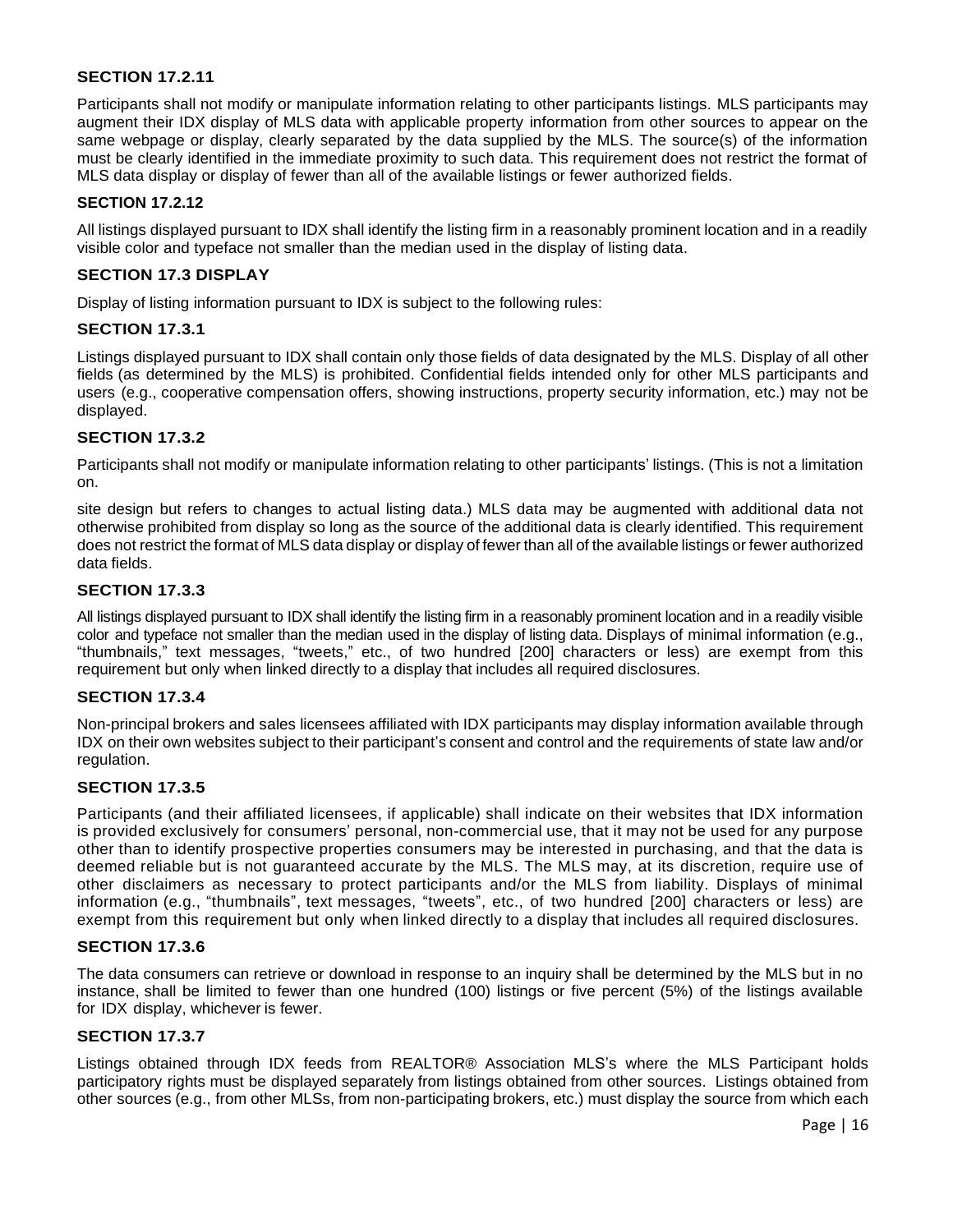such listing was obtained. Displays of minimal information (e.g., "thumbnails", text messages, "tweets", etc., of two hundred [200] characters or less) are exempt from this requirement but only when linked directly to a display that includes all required disclosures. (Amended 11/14)

### **SECTION 17.3.8**

Display of expired, withdrawn and pending listings is prohibited.

### **SECTION 17.3.9**

Display of seller's(s') and/or occupant's(s') name(s), phone number(s), and e-mail address(es) is prohibited.

### **SECTION 17.3.10 DECEPTIVE OR MISLEADING ADVERTISING**

Deceptive or misleading advertising (including co-branding) on pages displaying IDX-provided listings is prohibited. For purposes of these rules, co-branding will be presumed not to be deceptive or misleading if the participant's logo and contact information is larger than that of any third party.

The MLS Listing shall be for the purpose of marketing the subject property and not the listing agent/office. Using any public view field other than the Listing Office information fields for references to the Listing Participant or Listing Office are prohibited. The main image on the MLS Listing may not contain any reference to the Listing Participant or the Listing Office (i.e., signs in images). Additional supporting media such as images, virtual tours and video in the MLS may contain the Listing Office name, Listing Agent name, logo and phone number. As a reminder, all supporting media hosted outside of the MLS such as images, virtual tours and videos, is to comply with state laws, including W.S. 33-28-119.

### **VIRTUAL OFFICE WEBSITES (VOWs**)

### **SECTION 18.1 VOW DEFINED**

- a) A "Virtual Office Website" (VOW) is a participant's Internet website, or a feature of a participant's website, through which the participant is capable of providing real estate brokerage services to consumers with whom the participant has first established a broker-consumer relationship (as defined by state law) where the consumer has the opportunity to search MLS listing information, subject to the participant's oversight, supervision, and accountability. A non-principal broker or sales licensee affiliated with a participant may, with his or her participant's consent, operate a VOW. Any VOW of a non-principal broker or sales licensee is subject to the participant's oversight, supervision, and accountability.
- b) As used in Section 18 of these rules, the term "participant" includes a participant's affiliated non-principal brokers and sales licensees—except when the term is used in the phrases "participant's consent" and "participant's oversight, supervision, and accountability". References to "VOW" and "VOWs" include all Virtual Office Websites, whether operated by a participant, by a non-principal broker or sales licensee, or by an "Affiliated VOW Partner" (AVP) on behalf of a participant.
- c) "Affiliated VOW Partner" (AVP) refers to an entity or person designated by a participant to operate a VOW on behalf of the participant, subject to the participant's supervision, accountability, and compliance with the VOW policy. No AVP has independent participation rights in the MLS by virtue of its right to receive information on behalf of a participant. No AVP has the right to use MLS listing information, except in connection with operation of a VOW on behalf of one or more participants. Access by an AVP to MLS listing information is derivative of the rights of the participant on whose behalf the AVP operates a VOW.
- d) As used in Section 18 of these rules, the term "MLS listing information" refers to active listing information and sold data provided by participants to the MLS and aggregated and distributed by the MLS to participants.

### **SECTION 18.2**

- a) The right of a participant's VOW to display MLS listing information is limited to that supplied by the MLS(s) in which the participant has participatory rights. However, a participant with offices participating in different MLSs may operate a master website with links to the VOWs of the other offices.
- b) Subject to the provisions of the VOW policy and these rules, a participant's VOW, including any VOW operated on behalf of a participant by an AVP, may provide other features, information, or functions, e.g., "Internet Data Exchange" (IDX).
- c) Except as otherwise provided in the VOW policy or in these rules, a participant need not obtain separate permission from other MLS participants whose listings will be displayed on the participant's VOW.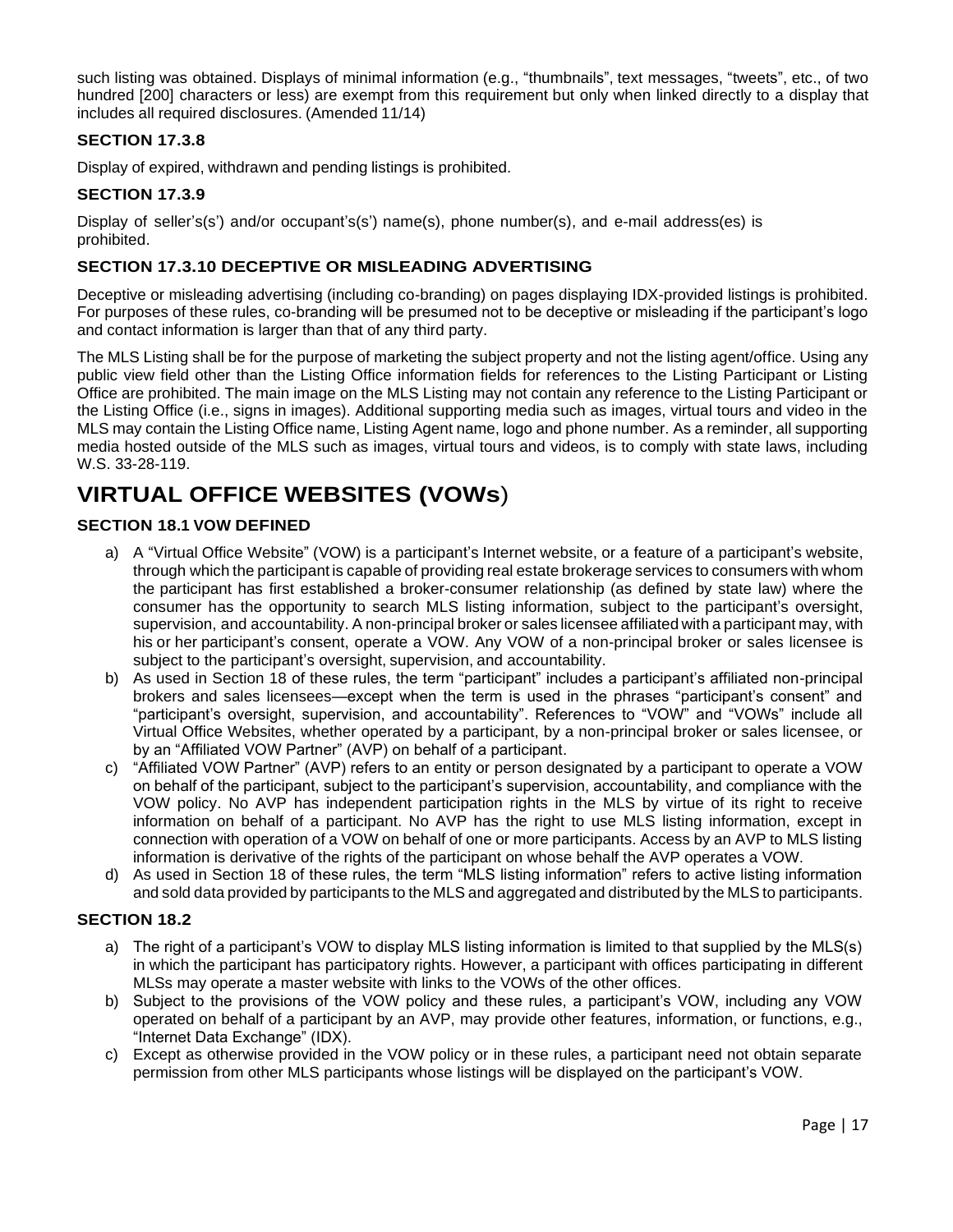### **SECTION 18.3**

- a) Before permitting any consumer to search for or retrieve any MLS listing information on his or her VOW, the participant must take each of the following steps.
	- I. The participantmustfirst establishwith that consumer a lawful broker-consumer relationship (as defined by state law), including completion of all actions required by state law in connection with providing real estate brokerage services to clients and customers (hereinafter, "Registrants"). Such actions shall include, but are not limited to, satisfying all applicable agency, non-agency, and other disclosure obligations, and execution of any required agreements.
	- II. The participant must obtain the name of and a valid e-mail address for each Registrant. The participant must send an e-mail to the address provided by the Registrant confirming that the Registrant has agreed to the terms of use (described in Subsection d., below). The participant must verify that the e-mail address provided by the Registrant is valid and that the Registrant has agreed to the terms of use.
	- III. The participant must require each Registrant to have a username and a password, the combination of which is different from those of all other Registrants on the VOW. The participant may, at his or her option, supply the username and password or may allow the Registrant to establish its username and password. The participant must also assure that any e-mail address is associated with only one username and password.
- b) The participant must assure that each Registrant's password expires on a date certain but may provide for renewal of the password. The participant must always maintain a record of the name, e-mail address, username, and current password of each Registrant. The participant must keep such records for not less than one hundred eighty (180) days after the expiration of the validity of the Registrant's password.
- c) If the MLS has reason to believe that a participant's VOW has caused or permitted a breach in the security of MLS listing information or a violation of MLS rules, the participant shall, upon request of the MLS, provide the name, e- mail address, user name, and current password, of any Registrant suspected of involvement in the breach or violation. The participant shall also, if requested by the MLS, provide an audit trail of activity by any such Registrant.
- d) The participant shall require each Registrant to review and affirmatively to express agreement (by mouse click or otherwise) to a terms of use provision that provides at least the following:
	- I. that the Registrant acknowledges entering into a lawful consumer-broker relationship with the participant
	- II. that all information obtained by the Registrant from the VOW is intended only for the Registrant's personal, non-commercial use
	- III. that the Registrant has a bona fide interest in the purchase, sale, or lease of real estate of the type being offered through the VOW
	- IV. that the Registrant will not copy, redistribute, or retransmit any of the information provided, except in connection with the Registrant's consideration of the purchase or sale of an individual property
	- V. that the Registrant acknowledges the MLS' ownership of and the validity of the MLS' copyright in the MLS database.
- e) The terms of use agreement may not impose a financial obligation on the Registrant or create any representation agreement between the Registrant and the participant. Any agreement entered in at any time between the participant and Registrant imposing a financial obligation on the Registrant or creating representation of the Registrant by the participant must be established separately from the terms of use, must be prominently labeled as such, and may not be accepted solely by mouse click.
- f) The terms of use agreement shall also expressly authorize the MLS and other MLS participants or their duly authorized representatives to access the VOW for the purposes of verifying compliance with MLS rules and monitoring display of participants' listings by the VOW. The agreement may also include such other provisions as may be agreed to between the participant and the Registrant.

### **SECTION 18.4**

A participant's VOW must prominently display an e-mail address, telephone number, or specific identification of another mode of communication (e.g., live chat) by which a consumer can contact the participant to ask questions or get more information about any property displayed on the VOW. The participant or a non-principal broker or sales licensee licensed with the participant must be willing and able to respond knowledgeably to inquiries from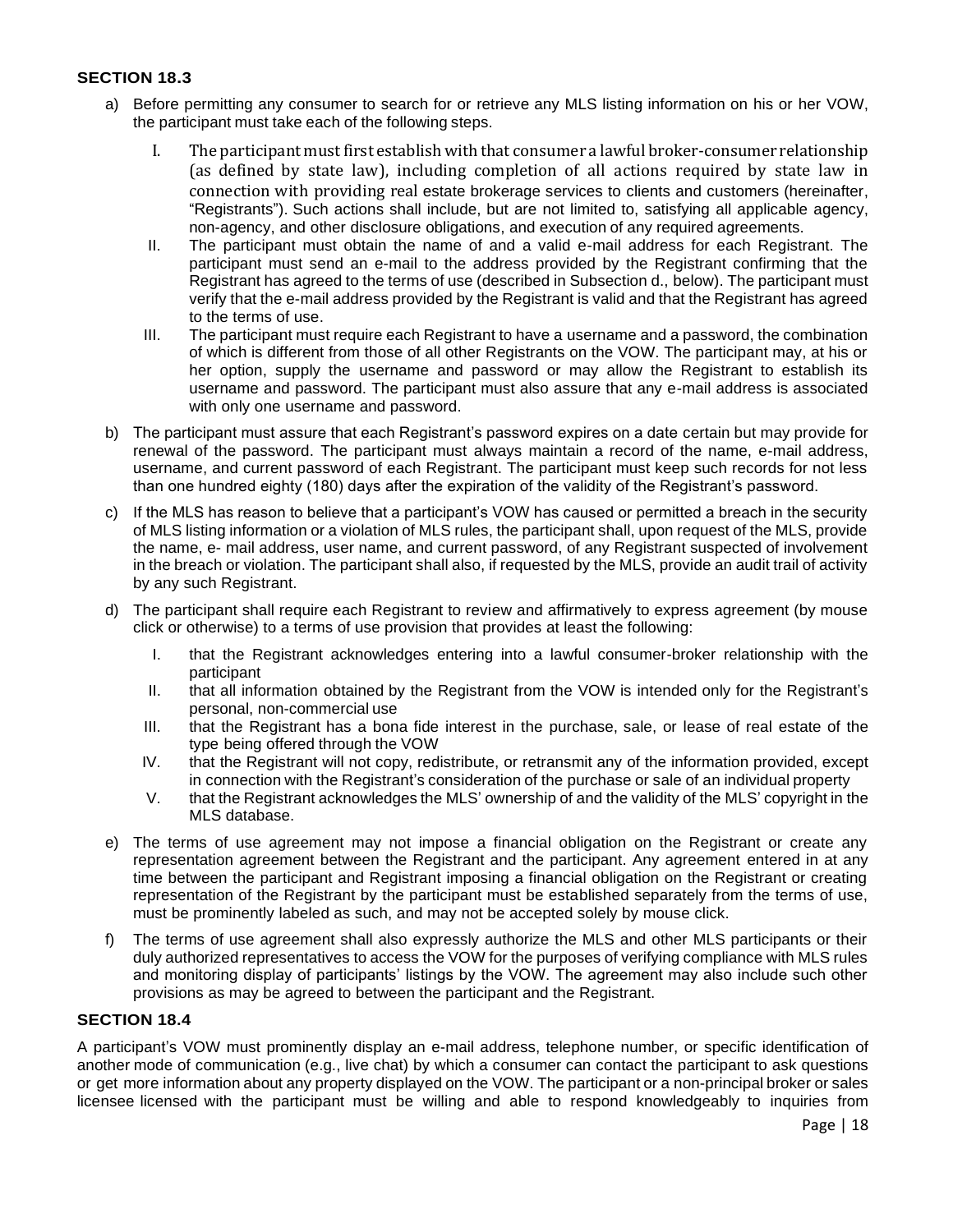Registrants about properties within the market area served by that participant and displayed on the VOW.

### **SECTION 18.5**

A participant's VOW must employ reasonable efforts to monitor for and prevent misappropriation, scraping, and other unauthorized uses of MLS listing information. A participant's VOW shall utilize appropriate security protection such as firewalls as long as this requirement does not impose security obligations greater than those employed concurrently by the MLS.

### **SECTION 18.6**

A participant's VOW shall not display the listings or property addresses of any seller who has affirmatively directed the listing broker to withhold the seller's listing or property address from display on the Internet. The listing broker shall communicate to the MLS that the seller has elected not to permit display of the listing or property address on the Internet. Notwithstanding the foregoing, a participant who operates a VOW may provide to consumers via other delivery mechanisms, such as e-mail, fax, or otherwise, the listings of sellers who have determined not to have the listing for their property displayed on the Internet.

A participant who lists a property for a seller who has elected not to have the property listing or the property address displayed on the Internet shall cause the seller to execute a document that includes the following (or a substantially similar) provision

### Seller Opt-out Form

1. Check one.

.

a.  $\Box$  I have advised my broker or sales agent that I do not want the listed property to be displayed on the internet.

b.  $\Box$  I have advised my broker or sales agent that I do not want the address of the listed property to be displayed on the internet.

I understand and acknowledge that if I have selected option "a", consumers who conduct searches for listings on the internet will not see information about the listed property in response to their searches.

Initials of Seller

c) The participant shall retain such forms for at least one (1) year from the date they are signed or one (1) year from the date the listing goes off the market, whichever is greater.

### **SECTION 18.7**

- a) Subject to Subsection b., below, a participant's VOW may allow third-parties to write comments or reviews about particular listings or display a hyperlink to such comments or reviews in immediate conjunction with particular listings, or to display an automated estimate of the market value of the listing (or hyperlink to such estimate) in immediate conjunction with the listing.
- b) Notwithstanding the foregoing, at the request of a seller, the participant shall disable or discontinue either or both of those features described in Subsection a. as to any listing of the seller. The listing broker or agent shall communicate to the MLS that the seller has elected to have one or both features disabled or discontinued on all participants' websites. Subject to the foregoing and to Section 19.8, a participant's VOW may communicate the participant's professional judgment concerning any listing. A participant's VOW may notify its customers that a particular feature has been disabled at the request of the seller.

### **SECTION 18.8**

A participant's VOW shall maintain a means (e.g., e-mail address, telephone number) to receive comments from the listing broker about the accuracy of any information that is added by or on behalf of the participant beyond that supplied by the MLS and that relates to a specific property displayed on the VOW. The participant shall correct or remove any false information relating to a specific property within forty-eight (48) hours following receipt of a communication from the listing broker explaining why the data or information is false. The participant shall not, however, be obligated to correct or remove any data or information that simply reflects good faith opinion, advice,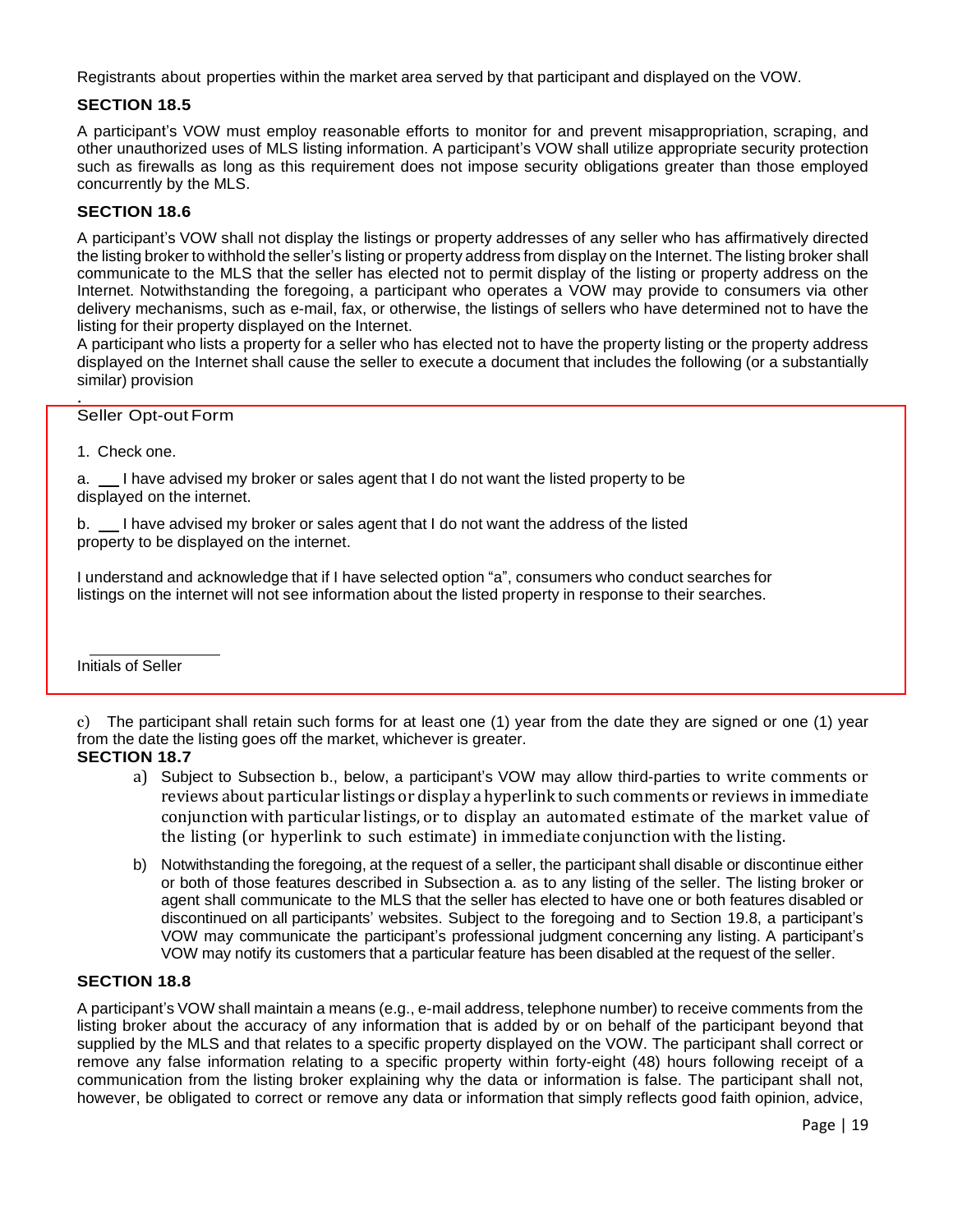### or professional judgment.

### **SECTION 18.9**

A participant shall cause the MLS listing information available on its VOW to be refreshed at least once every three (3) days.

### **SECTION 18.10**

Except as provided in these rules, in the NATIONAL ASSOCIATION OF REALTORS<sup>®</sup>' VOW policy, or in any other applicable MLS rules or policies, no participant shall distribute, provide, or make accessible any portion of the MLS listing information to any person or entity.

#### **SECTION 18.11**

A participant's VOW must display the participant's privacy policy informing Registrants of all the ways in which information that they provide may be used.

#### **SECTION 18.12**

A participant's VOW may exclude listings from display based only on objective criteria, including, but not limited to, factors such as geography, list price, type of property, cooperative compensation offered by listing broker, and whether the listing broker is a REALTOR<sup>®</sup>.

### **SECTION 18.13**

A participant who intends to operate a VOW to display MLS listing information must notify the MLS of its intention to establish a VOW and must make the VOW readily accessible to the MLS and to all MLS participants for purposes of verifying compliance with these rules, the VOW policy, and any other applicable MLS rules or policies.

#### **SECTION 18.14**

A participant may operate more than one VOW himself or herself or through an AVP. A participant who operates his or her own VOW may contract with an AVP to have the AVP operate other VOWs on his or her behalf. However, any VOW operated on behalf of a participant by an AVP is subject to the supervision and accountability of the participant.

### **SECTION 18.15**

A participant's VOW may not make available for search by or display to Registrants any of the following information:

- 1) expired or withdrawn listings
- 2) the compensation offered to other MLS participants
- 3) the type of listing agreement, i.e., exclusive right-to-sell or exclusive agency.
- 4) the seller's and occupant's name(s), phone number(s), or e-mail address(es)
- 5) instructions or remarks intended for cooperating brokers only, such as those regarding showings or security of listed.
- 6) sold information

### **SECTION18.16**

A participant shall not change the content of any MLS listing information that is displayed on a VOW from the content as it is provided in the MLS. The participant may, however, augment MLS listing information with additional information not otherwise prohibited by these rules or by other applicable MLS rules or policies, as long as the source of such other information is clearly identified. This rule does not restrict the format of display of MLS listing information on VOWs or the display on VOWs of fewer than all of the listings or fewer than all of the authorized information fields.

### **SECTION 18.17**

A participant shall cause to be placed on his or her VOW a notice indicating that the MLS listing information displayed on the VOW is deemed reliable but is not guaranteed accurate by the MLS. A participant's VOW may include other appropriate disclaimers necessary to protect the participant and/or the MLS from liability.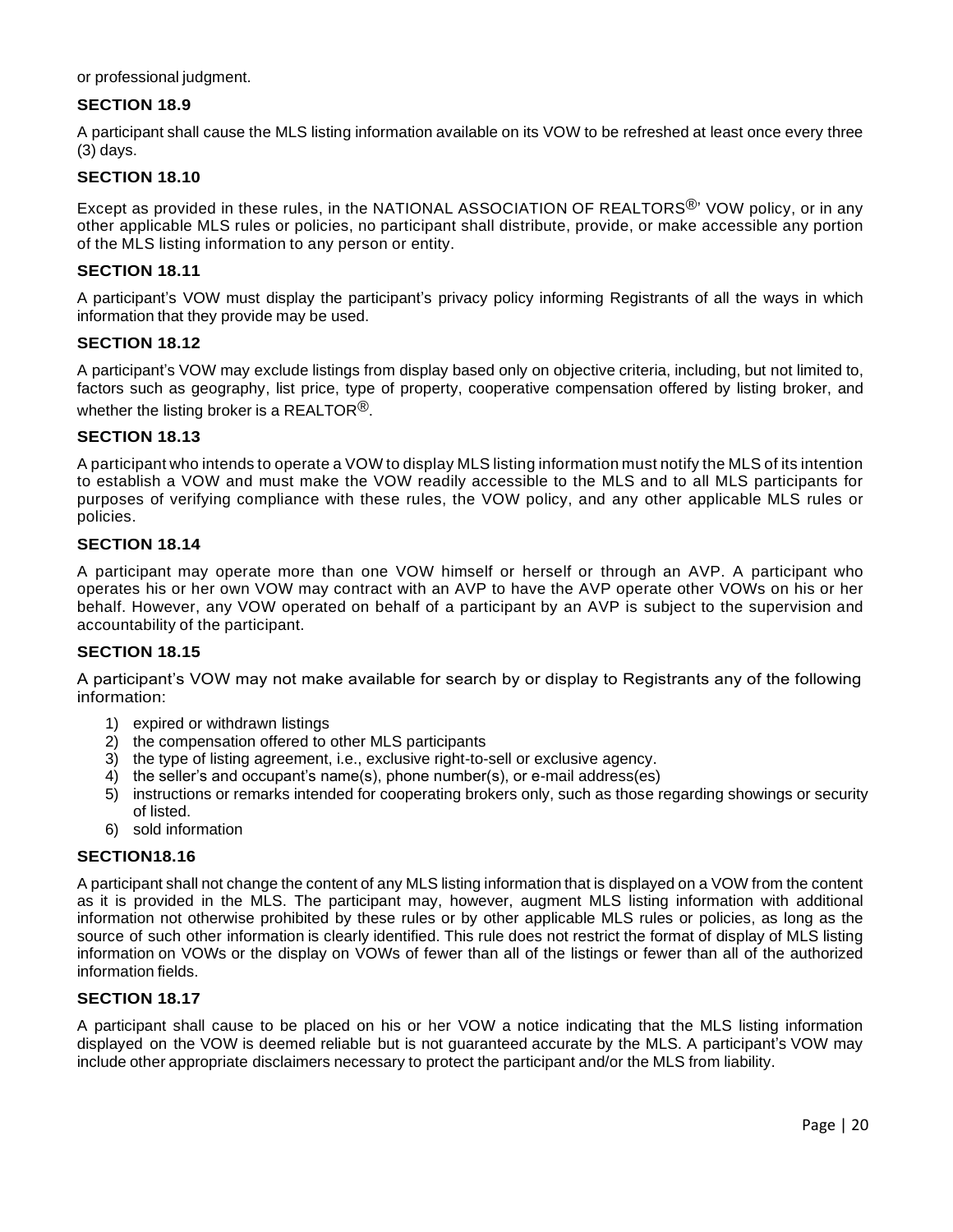### **SECTION 18.18**

A participant shall cause any listing that is displayed on his or her VOW to identify the name of the listing firm and the listing broker or agent in a readily visible color, in a reasonably prominent location, and in typeface not smaller than the median typeface used in the display of listing data.

### **SECTION 18.19**

A participant may display advertising and the identification of other entities ("co-branding") on any VOW the participant operates or that is operated on his or her behalf. However, a participant may not display on any such VOW deceptive or misleading advertising or co-branding. For purposes of this section, co-branding will be presumed not to be deceptive or misleading if the participant's logo and contact information (or that of at least one participant, in the case of a VOW established and operated on behalf of more than one participant) is displayed in immediate conjunction with that of every other party, and the logo and contact information of all participants displayed on the VOW is as large as the logo of the AVP and larger than that of any third party.

### **SECTION 18.20**

A participant shall cause any listing displayed on his or her VOW obtained from other sources, including from another MLS or from a broker not participating in the MLS, to identify the source of the listing.

### **SECTION 18.21**

Participants and the AVPs operating VOWs on their behalf must execute the license agreement required by the MLS.

### **SECTION 19 MLS PARTICIPATION:**

*Any Realtor ® of this or any other association who is a principal, partner, corporate officer, or branch office manager acting on behalf of a principal, without further qualification, except as otherwise stipulated in these bylaws, shall be eligible to participate in multiple listing upon agreeing in writing to conform to the rules and regulations thereof and to pay the costs incidental thereto. However, under no circumstances is any individual or firm, regardless of membership status, entitled to multiple listing service membership or participation unless they hold a current, valid Wyoming real estate broker's license and offer or accept compensation to and from other Participants or are licensed or certified by an appropriate Wyoming state regulatory agency to engage in the appraisal of real property. Use of information developed by or published by an association multiple listing service is strictly limited to the activities authorized under a Participant's licensure(s) or certification and unauthorized uses are prohibited. Further, none of the foregoing is intended to convey participation or membership or any right of access to information developed by or published by an association multiple listing service where access to such information is prohibited by law. The*

*Realtor ® principal of any firm, partnership, corporation, or the branch office manager designated by said firm, partnership, or corporation as the Participant shall have all rights, benefits, and privileges of the service, and shall accept all obligations to the service for the Participant's firm, partnership, or corporation, and for compliance with the bylaws and rules and regulations of the service by all persons affiliated with the Participant who utilize the service.*

*Mere possession of a Wyoming broker's license is not sufficient to qualify for MLS participation. Rather, the requirement that an individual or firm offers or accepts cooperation and compensation means that the Participant actively endeavors during the operation of its real estate business to list real property of the type listed on the MLS and/or to accept offers of cooperation and compensation made by listing brokers or agents in the MLS. "Actively" means on a continual and ongoing basis during the operation of the Participant's real estate business. The "actively" requirement is not intended to preclude MLS participation by a Participant or potential Participant that operates a real estate business on a part-time, seasonal, or similarly time-limited basis or that has its business interrupted by periods of relative inactivity occasioned by market conditions. Similarly, the requirement is not intended to deny MLS participation to a Participant or potential Participant who has not achieved a minimum number of transactions despite good faith efforts. Nor is it intended to permit an MLS to deny participation based on the level of service provided by the Participant or potential Participant as long as the level of service satisfies state law.*

*The key is that the Participant or potential Participant actively endeavors to make or accept offers of compensation with respect to properties of the type that are listed on the MLS in which participation is sought. This requirement does not permit an MLS to deny participation to a Participant or potential Participant that operates a "Virtual Office Website" (VOW) (including a VOW that the Participant uses to refer customers to other Participants) if the Participant or potential Participant actively endeavors to make or accept offers of compensation. An MLS may evaluate whether a Participant or potential Participant actively endeavors during the operation of its real estate business to offer or*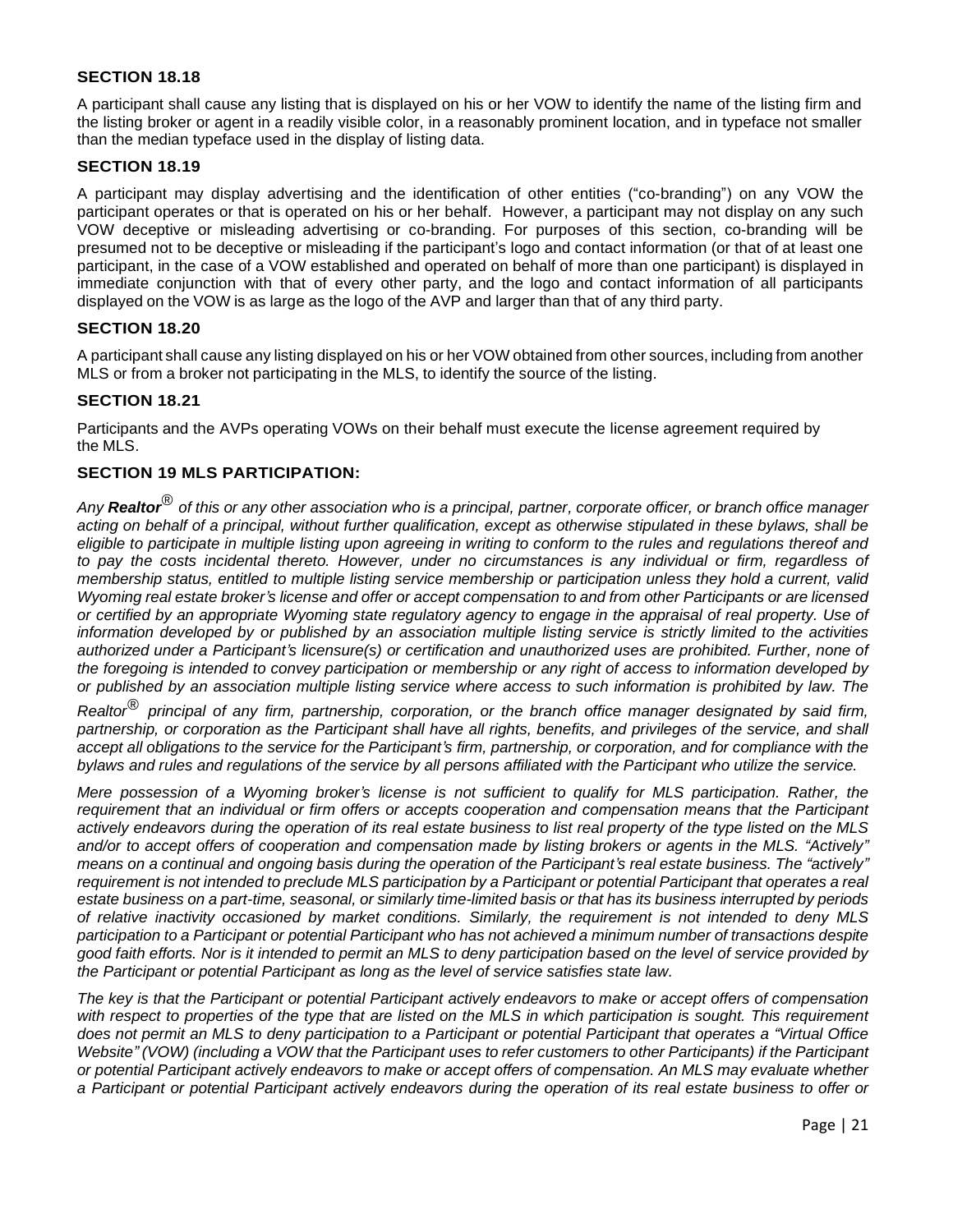*accept compensation only if the MLS has a reasonable basis to believe that the Participant or potential Participant is in fact not doing so. The membership requirement shall be applied in a nondiscriminatory manner to all Participants and potential Participants.*

*The key is that the Participant or potential Participant actively endeavors to make or accept offers of cooperation and compensation with respect to properties of the type that are listed on the MLS in which participation is sought. This requirement does not permit an MLS to deny participation to a Participant or potential Participant that operates a "Virtual Office Website" (VOW) (including a VOW that the Participant uses to refer customers to other Participants) if the Participant or potential Participant actively endeavors to make or accept offers of cooperation and compensation. An MLS may evaluate whether a Participant or potential Participant actively endeavors during the operation of its real estate business to offer or accept cooperation and compensation only if the MLS has a reasonable basis to believe that the Participant or potential Participant is in fact not doing so. The membership requirement shall be applied in a nondiscriminatory manner to all Participants and potential Participants.*

**MLS Only Participation:** Any REALTOR<sup>®</sup> (principal) or any firm comprised of REALTOR<sup>®</sup> (principals) who are member(s) of a Board other than the Northwest Wyoming Board of REALTORS $^\circledR$  and who hold a current, valid Wyoming Broker's or Salesperson's license or is licensed or certified by an appropriate Wyoming regulatory agency to engage in the appraisal of real property may apply for MLS Only Participation. MLS Only Participatory rights shall be granted according to the following:

"As cited in Part One: Key Definitions, SECTION 2. Definition of MLS Participant of the current NAR Handbook on Multiple Listing Policy: Under the "Board of Choice" policy, MLS participatory rights shall be available to any REALTOR $^{\circledR}$  (principal) or any firm comprised of REALTOR $^{\circledR}$  (principals) irrespective of where they hold primary membership subject only to their agreement to abide by any MLS rules or regulations; agreement to arbitrate disputes with other Participants; and payment of any MLS dues, fees, and charges. Participatory rights granted under Board of Choice do not confer voting privileges or eligibility for office as an MLS committee member, officer, or director.

The universal access to service component of Board of Choice is to be interpreted as requiring that MLS Participatory rights be available to REALTOR $^\circledR$  principals, or to firms comprised of REALTOR $^\circledR$  principals, irrespective of where primary or secondary membership is held. This does not preclude an MLS from assessing REALTORS $^\circledR$  not holding primary or secondary membership locally fees, dues, or charges that exceed those or alternatively, that are less than those charged Participants holding such memberships locally or additional fees to offset actual expenses incurred in providing MLS services such as courier charges, long distance phone charges, etc., or for charging any Participant specific fees for optional additional services.

MLS Only Participation does not convey membership in the Northwest Wyoming Board of REALTORS $^\circledR$  nor does it grant the Participant the benefits, certain services and protection of membership. Applicants must agree to:

- 1) abide by the Northwest Wyoming Board of REALTORS<sup>®</sup> MLS Rules & Regulations and Policies and the Code of Ethics of the National Association of REALTORS<sup>®</sup> including the obligations to arbitrate controversies arising out of real estate transactions as specified by Article 17 of the Code of Ethics as further specified in the Code of Ethics and Arbitration Manual of the NATIONAL ASSOCIATION OF REALTORS $^{\circledR}$ , as from time to time amended,
- 2) and that the applicant consents that the MLS, through its MLS Committee or otherwise, may invite and receive information and comment about applicant from any Member or other persons, and that applicant agrees that any information and comments furnished to the Committee by any person in response to the invitation shall be conclusively deemed to be privileged and not form the basis of any action for slander, libel, or defamation of character, and
- 3) that the applicant holds a current, valid Wyoming Broker's or Salesperson's license or is licensed or certified by an appropriate Wyoming regulatory agency to engage in the appraisal of real property. The applicant shall, with the form of application, have access to a copy of the MLS Rules and Regulations, and Code of Ethics referred to above.

**Application for Participation:** Application for participation shall be made in such manner and form as may be prescribed by the Board of Directors and the Committee of the Service and made available to any Designated

REALTOR $^\circledR$  principal of this or any other Board requesting it. The application form shall contain a signed statement agreeing to abide by these Rules & Regulations and any other applicable policies of the Service as from time to time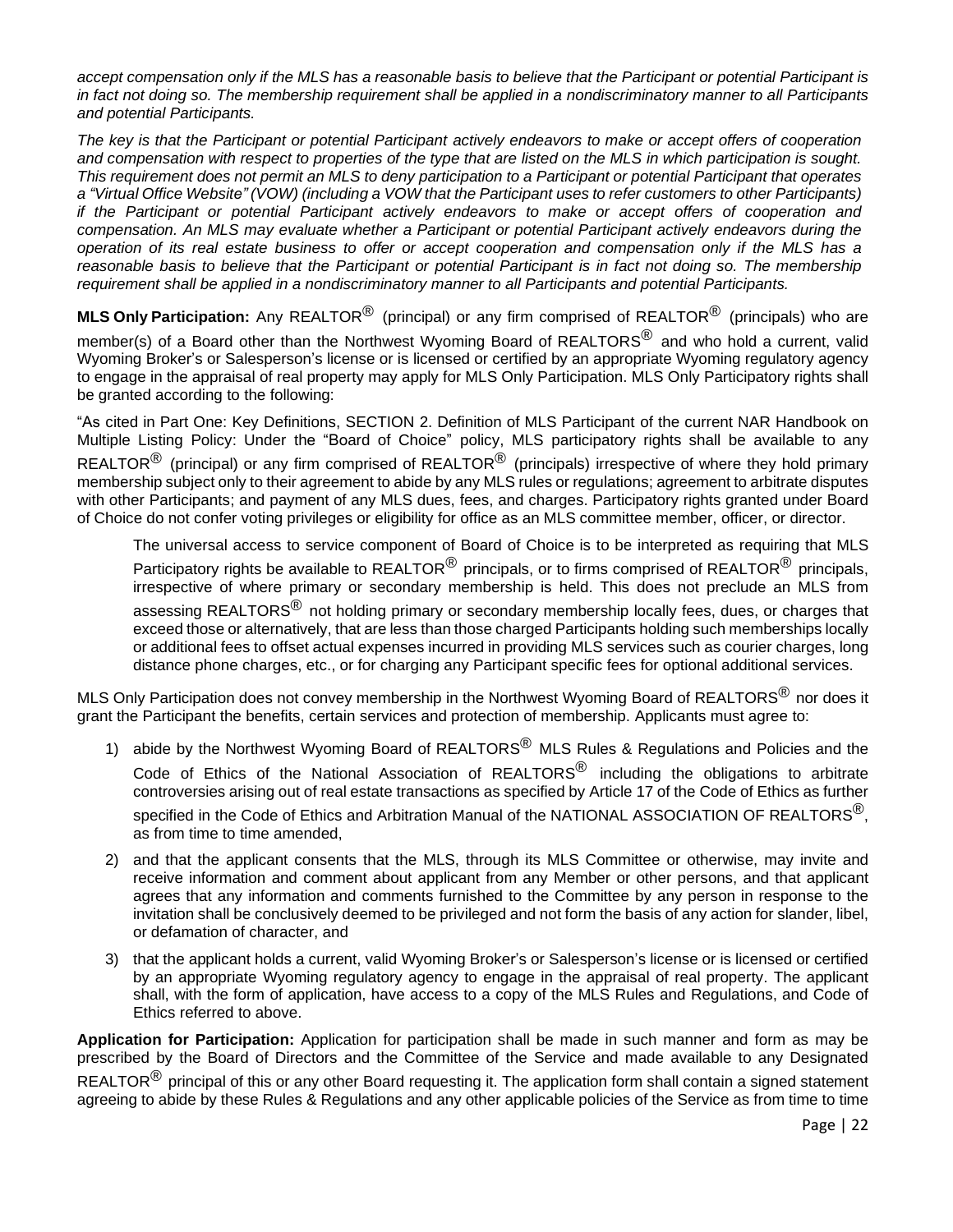are amended or adopted. A 72-hour grace period may be considered before services will be activated to ensure legitimacy of application.

The Association Executive Officer (AEO) shall determine whether the applicant is applying for the appropriate class of membership, shall verify the applicant's information and seek approval from the MLS Chairman. Participation and access to services will not take effect until all information is verified. Applicants for MLS Only Participation may be granted membership upon submission of a completed application form, and remittance of applicable association dues and fees and following information verification and approval of the AEO and MLS Chairman.

**SECTION 19.1 – MLS NOTIFICATION OF NEW LICENSEE**: All Participants shall notify the Board Office of all licensees joining their office within one (1) week of the date on the agents' license and ensure that all fees are paid, necessary forms completed, and orientation process commenced. If notification is not made within this specified time frame, the Participant will be charged \$50.00 a week until notification is received.

(\*Note: SECTION 19.1 refers only to MLS fees, not Board dues.)

**SECTION 19.2 MLS PARTICIPATION AGREEMENT:** All REALTOR ® members must sign an MLS Participation Agreement prior to receiving MLS Services, stating they will comply with all relevant Rules and Regulations and other obligations of participation including payment of fees.

**SECTION 19.3 MLS MEMBERSHIP REQUIREMENT:** Any Participant belonging to another Board seeking membership to the NWBOR Multiple Listing Service shall complete, for informational purposes, a "Designated REALTOR<sup>®</sup><sup>,</sup> Board Membership Application, in addition to the MLS Participation Agreement.

### **SECTION 19.4 – MLS PARTICIPATION AS LICENSED SECRETARY:**

A Licensed Agent working as an office assistant at a Participant's Office and neither actively lists or sells real estate and does not receive compensation as a result of real estate transactions or property management may sign a Secretarial Affidavit with the Board and have the monthly MLS Participation Fees waived.

1) A computerized MLS database compilation shall be provided to the Participant for the Agent at no cost. If at any time the Agent begins to actively list or sell real estate or be compensated as a result of a real estate transaction or property management, the broker and the Agent will notify the Board, so the compilation sold to the Participant for the Agent may be charged accordingly.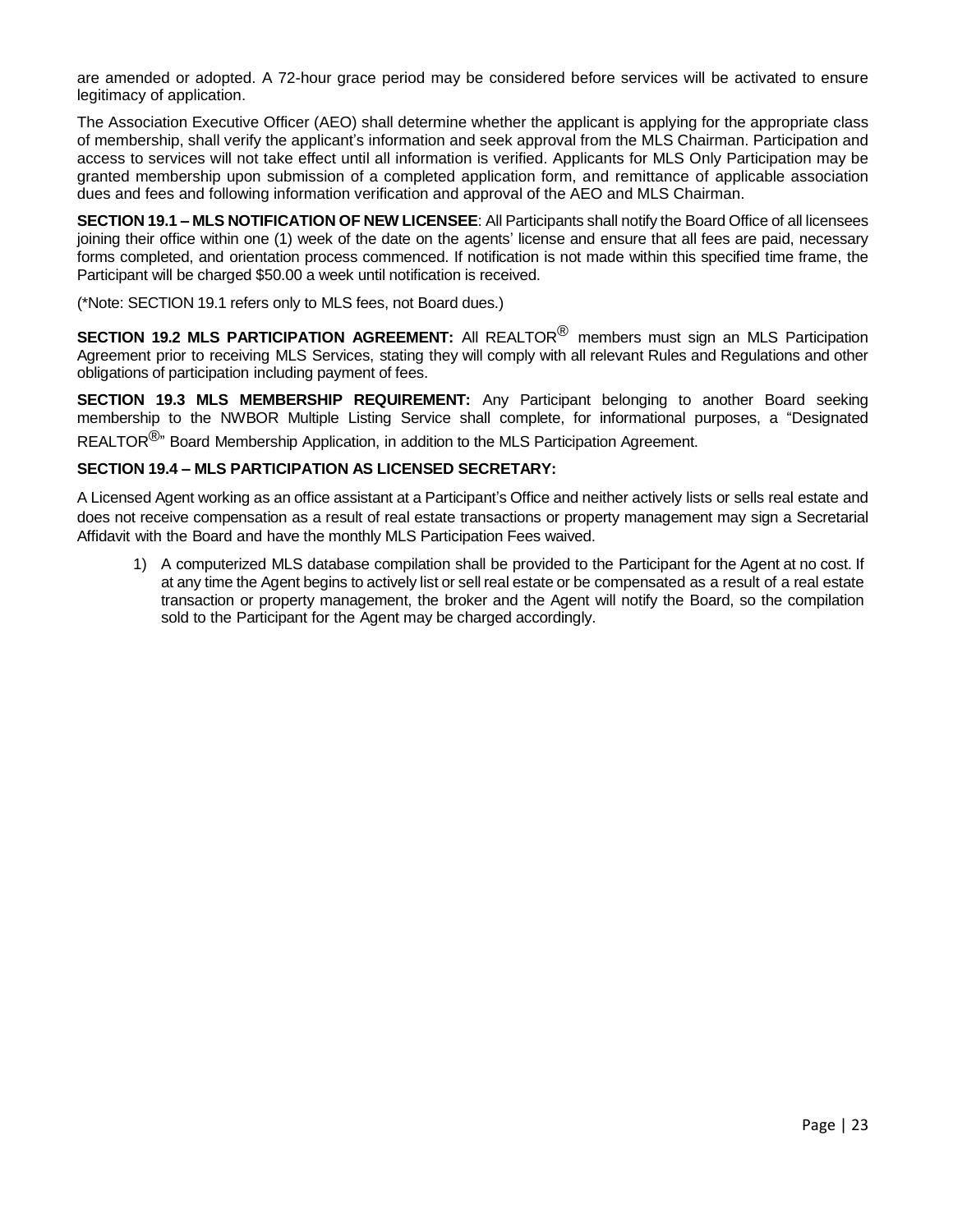# Appendix I

## Service Area

The Northwest Wyoming MLS service area is defined as Park and Big Horn counties and all counties that border said counties. Teton county is excluded due of the amount of Yellowstone Park land between Park county and Teton county.

### WYOMING COUNTIES

Park

Big Horn

**Sheridan** 

Johnson

Washakie

Fremont

Hot Springs

### **MONTANA**

Park

**Carbon** 

Yellowstone

Big Horn

**Stillwater** 

**Sweetgrass** 

NOTE: - The MLS committee may, upon request, approve a listing outside the service area.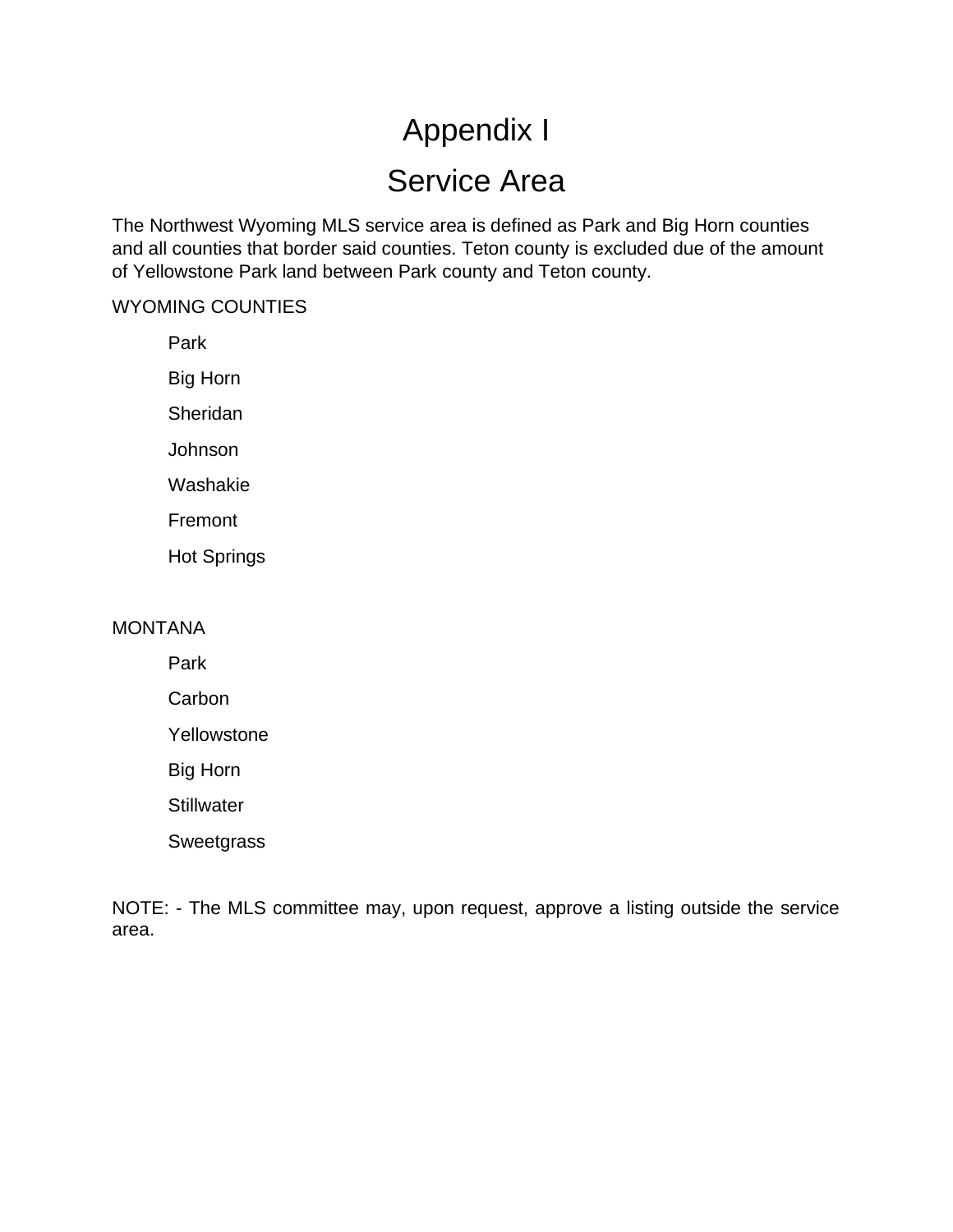# Appendix II Infractions Fines and Penalties

Policy and Enforcement

MLS committee expects all participants to abide by the MLS rules; and, it is the responsibility of the MLS committee to enforce these penalties when the rules are violated. The MLS committee realizes that mistakes happen; and, in most cases, will only issue a courtesy notice the first time a rule is violated. A 2nd violation occurrence is considered to happen if the violation happens within 2 years of the first violation of the rule. All violations will be considered as a brokerage violation and the responsible broker held responsible for the assessments.

| <b>SECTION</b> | <b>SUMMARY/SECTION</b>                                                                                      | <b>ASSESSMENT</b>                                    |  |
|----------------|-------------------------------------------------------------------------------------------------------------|------------------------------------------------------|--|
| 1              | Listing Not Entered Within 3 days of start of                                                               | 1st - Courtesy Notice                                |  |
|                | listing date                                                                                                | 2nd - \$100 Fine Waived Warning Issued *             |  |
|                |                                                                                                             | 3rd - \$200 Violation                                |  |
|                |                                                                                                             | 4th & Subsequent Violations- \$300 Violations +      |  |
|                |                                                                                                             | \$200 Admin fee & Class                              |  |
| $\mathbf{1}$   | Using a Data Field for a Purpose Other Than                                                                 | 1st - Courtesy Notice                                |  |
|                | its Intended Use                                                                                            | 2nd - \$100 Fine Waived Warning Issued *             |  |
|                |                                                                                                             | 3rd - \$200 Violation                                |  |
|                |                                                                                                             | 4th & Subsequent Violations - \$300 Violations +     |  |
|                |                                                                                                             | \$200 Admin fee & Class                              |  |
| 1              | Entry of Inaccurate or Non-Text Information                                                                 | 1 <sup>St</sup> - Courtesy Notice                    |  |
|                | Anywhere in a Listing                                                                                       | 2 <sup>nd</sup> - \$100 Fine Waived Warning Issued * |  |
|                |                                                                                                             | 3 <sup>rd</sup> - \$200 Violation                    |  |
|                |                                                                                                             | 4th & Subsequent Violations - \$300 Violations +     |  |
|                |                                                                                                             | \$200 Admin fee & Class                              |  |
| 1.01           | Failure to enter listing in the MLS within one<br>business day of advertising the listing to the<br>public. | 1 <sup>St</sup> - Courtesy Notice                    |  |
|                |                                                                                                             | 2 <sup>nd</sup> - \$100 Fine Waived Warning Issued * |  |
|                |                                                                                                             | 3 <sup>rd</sup> - \$200 Violation                    |  |
|                |                                                                                                             | 4th & Subsequent Violations - \$300 Violations +     |  |
|                |                                                                                                             | \$200 Admin fee & Class                              |  |
| 1.1            | Entering an active listing in more than one                                                                 | 1 <sup>st</sup> - Courtesy Notice                    |  |
|                | property type.                                                                                              | 2 <sup>nd</sup> - \$100 Violation                    |  |
|                |                                                                                                             | 3 <sup>rd</sup> - \$200 Violation                    |  |
|                |                                                                                                             | 4th & Subsequent Violations - \$300 Violations +     |  |
|                |                                                                                                             | \$200 Admin fee & Class                              |  |
| 1.4            | Failure to enter changes to MLS within 3                                                                    | 1 <sup>St</sup> - Courtesy Notice                    |  |
|                | business days                                                                                               | 2 <sup>nd</sup> - \$100 Violation                    |  |
|                |                                                                                                             | 3 <sup>rd</sup> - \$200 Violation                    |  |
|                |                                                                                                             | 4th & Subsequent Violations - \$300 Violations +     |  |
|                |                                                                                                             | \$200 Admin fee & Class                              |  |
| 1.6            | Failure change listing to "Active With                                                                      | 1 <sup>st</sup> - \$50 Violation                     |  |
|                | Contingencies" or "Pending" within 3 days of                                                                | 2 <sup>nd</sup> - \$100 Violation                    |  |
|                | listing going under contract                                                                                | 3 <sup>rd</sup> - \$200 Violation                    |  |
|                |                                                                                                             | 4th & Subsequent Violations - \$300 Violations +     |  |
|                |                                                                                                             | \$200 Admin fee & Class                              |  |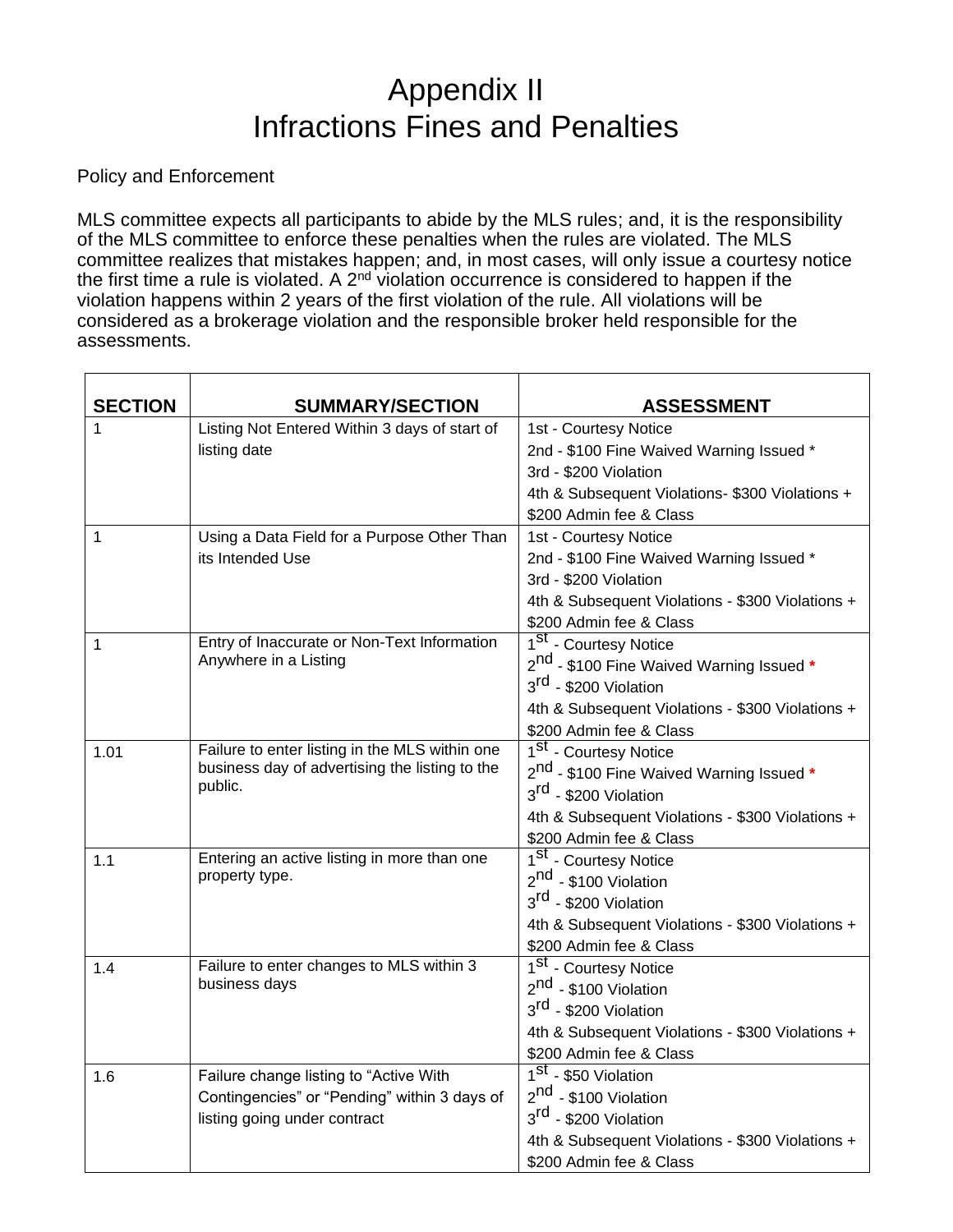| 1.16  | Violation of Co-listing rule                              | 1 <sup>St</sup> - Courtesy Notice              |  |
|-------|-----------------------------------------------------------|------------------------------------------------|--|
|       |                                                           | 2 <sup>nd</sup> - \$100 Violation              |  |
|       |                                                           | 3 <sup>rd</sup> - \$200 Violation              |  |
|       |                                                           | 4th & Subsequent Violations - \$300 Violations |  |
|       |                                                           | + \$200 Admin fee & Class                      |  |
| 1.17  | A main photo/image and the front exterior must be         | $1st$ - \$50 Violation                         |  |
|       | added within 7 days of submission of the listing to       | 2 <sup>nd</sup> - \$100 Violation              |  |
|       | the MLS.                                                  | 3 <sup>rd</sup> - \$200 Violation              |  |
|       |                                                           | 4th & Subsequent Violations - \$300 Violations |  |
|       |                                                           | + \$200 Admin fee & Class                      |  |
| 1.17  | Using other agent's photos and data in listings.          | 1 <sup>St</sup> - Courtesy Notice              |  |
|       |                                                           | 2 <sup>nd</sup> - \$100 Violation              |  |
|       |                                                           | 3 <sup>rd</sup> - \$200 Violation              |  |
|       |                                                           | 4th & Subsequent Violations - \$300 Violations |  |
|       |                                                           | + \$200 Admin fee & Class                      |  |
| 2.5   | Sale Not Reported within 72 hours after closing           | 1 <sup>st</sup> - Courtesy Notice              |  |
|       |                                                           | 2 <sup>nd</sup> - \$100 Violation              |  |
|       |                                                           | 3 <sup>rd</sup> - \$200 Violation              |  |
|       |                                                           | 4th & Subsequent Violations - \$300 Violations |  |
|       |                                                           | + \$200 Admin fee & Class                      |  |
| 2.8   | Failing to report immediately to the multiple listing     | 1 <sup>St</sup> - Courtesy Notice              |  |
|       | service the cancellation of any pending sale              | 2 <sup>nd</sup> - \$100 Violation              |  |
|       |                                                           | 3 <sup>rd</sup> - \$200 Violation              |  |
|       |                                                           | 4th & Subsequent Violations - \$300 Violations |  |
|       |                                                           | + \$200 Admin fee & Class                      |  |
| 4     | Allowing un-authorized access to MLS data base.           | 1 <sup>st</sup> - \$100 Violation              |  |
|       |                                                           | 2 <sup>nd</sup> - \$200 Violation              |  |
|       |                                                           | 3 <sup>rd</sup> - \$200 Violation              |  |
|       |                                                           | 4th & Subsequent Violations - \$300 Violations |  |
|       |                                                           | + \$200 Admin fee & Class                      |  |
| 5     | Failure to offer compensation                             | 1 <sup>St</sup> - Courtesy Notice              |  |
|       |                                                           | 2 <sup>nd</sup> - \$100 Violation              |  |
|       |                                                           | 3 <sup>rd</sup> - \$200 Violation              |  |
|       |                                                           | 4th & Subsequent Violations - \$300 Violations |  |
|       |                                                           | + \$200 Admin fee & Class                      |  |
| 5.0.1 | Failure to disclose potential short sales                 | 1 <sup>St</sup> - Courtesy Notice              |  |
|       |                                                           | 2 <sup>nd</sup> - \$100 Violation              |  |
|       |                                                           | 3 <sup>rd</sup> - \$200 Violation              |  |
|       |                                                           | 4th & Subsequent Violations - \$300 Violations |  |
|       |                                                           | + \$200 Admin fee & Class                      |  |
| 5.1   | Failure to disclose interest in property or if there is a | 1 <sup>st</sup> - Courtesy Notice              |  |
|       | relationship to the property owner.                       | 2 <sup>nd</sup> - \$100 Violation              |  |
|       |                                                           | 3 <sup>rd</sup> - \$200 Violation              |  |
|       |                                                           | 4th & Subsequent Violations - \$300 Violations |  |
|       |                                                           | + \$200 Admin fee & Class                      |  |
| 12    | Use of MLS data for other than the                        | 1 <sup>St</sup> - Courtesy Notice              |  |
|       | intended/permitted purposes. Property display of          | 2 <sup>nd</sup> - \$100 Violation              |  |
|       | <b>MLS Compilation</b>                                    | 3 <sup>rd</sup> - \$200 Violation              |  |
|       |                                                           | 4th & Subsequent Violations - \$300 Violations |  |
|       |                                                           | + \$400 Admin fee & Class                      |  |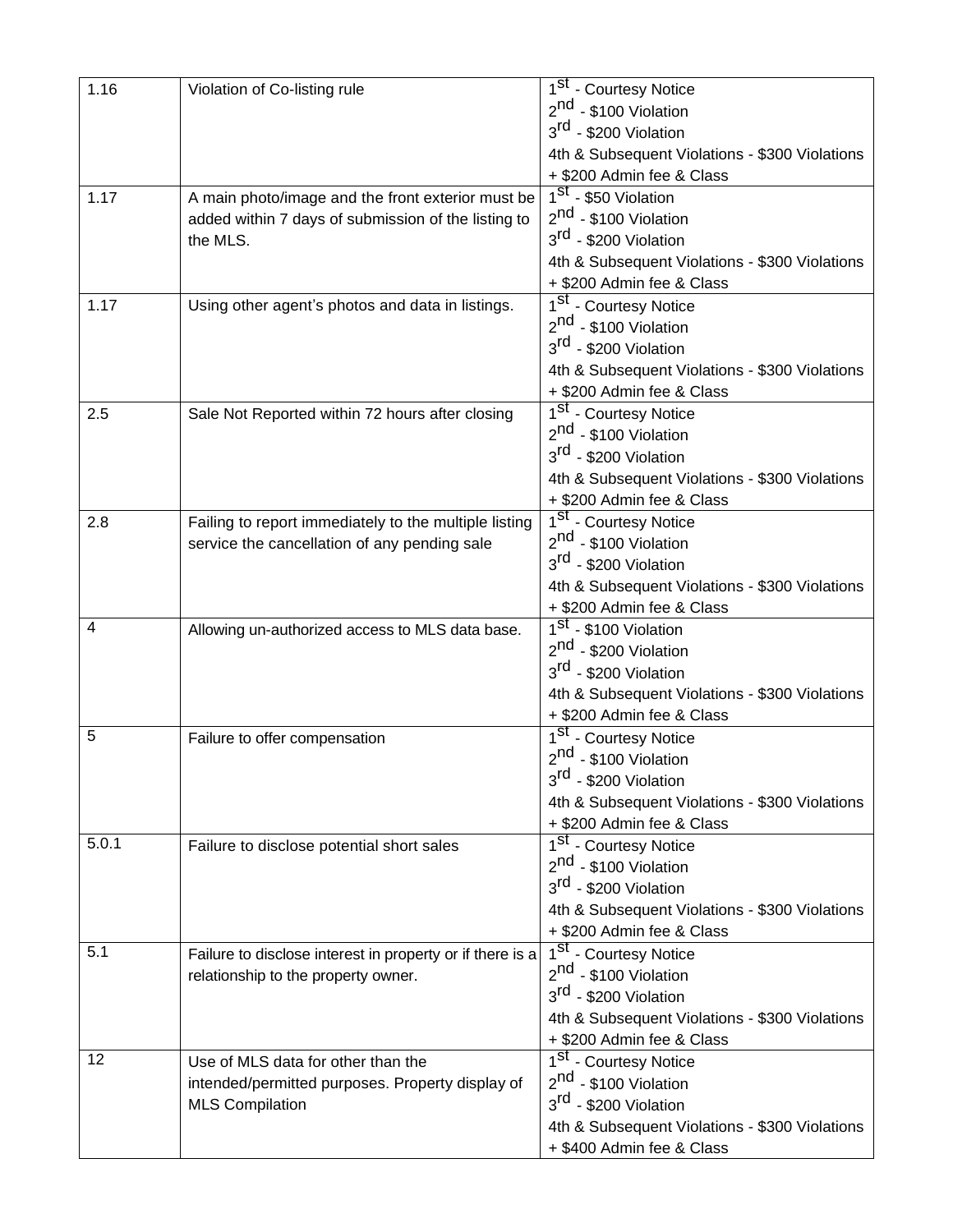| 12.1 | Reproducing and Distributing Unauthorized         | 1 <sup>St</sup> - Courtesy Notice              |
|------|---------------------------------------------------|------------------------------------------------|
|      | Portions of the MLS Database is not allowed       | 2 <sup>nd</sup> - \$100 Violation              |
|      |                                                   | 3 <sup>rd</sup> - \$200 Violation              |
|      |                                                   | 4th & Subsequent Violations - \$300 Violations |
|      |                                                   | + \$400 Admin fee & Class                      |
| 13.1 | Deceptive Advertising:                            | 1 <sup>st</sup><br>- Courtesy Notice           |
|      | Branding of main photo                            | 2 <sup>nd</sup> - \$100 Violation              |
|      | Advertising agent or office in public comments    | 3 <sup>rd</sup> - \$200 Violation              |
|      |                                                   | 4th & Subsequent Violations - \$300 Violations |
|      |                                                   | + \$400 Admin fee & Class                      |
| 17.1 | Advertising of Listing Filed with the MLS         | 1 <sup>St</sup> - Courtesy Notice              |
|      | (Outside scope of IDX/VOW)                        | 2 <sup>nd</sup> - \$100 Violation              |
|      | Advertising of Active/Pending requires consent of | 3 <sup>rd</sup> - \$200 Violation              |
|      | listing broker.                                   | 4th & Subsequent Violations - \$300 Violations |
|      |                                                   | + \$400 Admin fee & Class                      |
| 17.3 | Deceptive Advertising:                            | 1 <sup>St</sup><br>- \$50 Violation            |
|      | Branding of main photo                            | 2 <sup>nd</sup> - \$100 Violation              |
|      | Advertising agent or office in public comments    | 3 <sup>rd</sup> - \$200 Violation              |
|      |                                                   | 4th & Subsequent Violations - \$300 Violations |
|      |                                                   | + \$400 Admin fee & Class                      |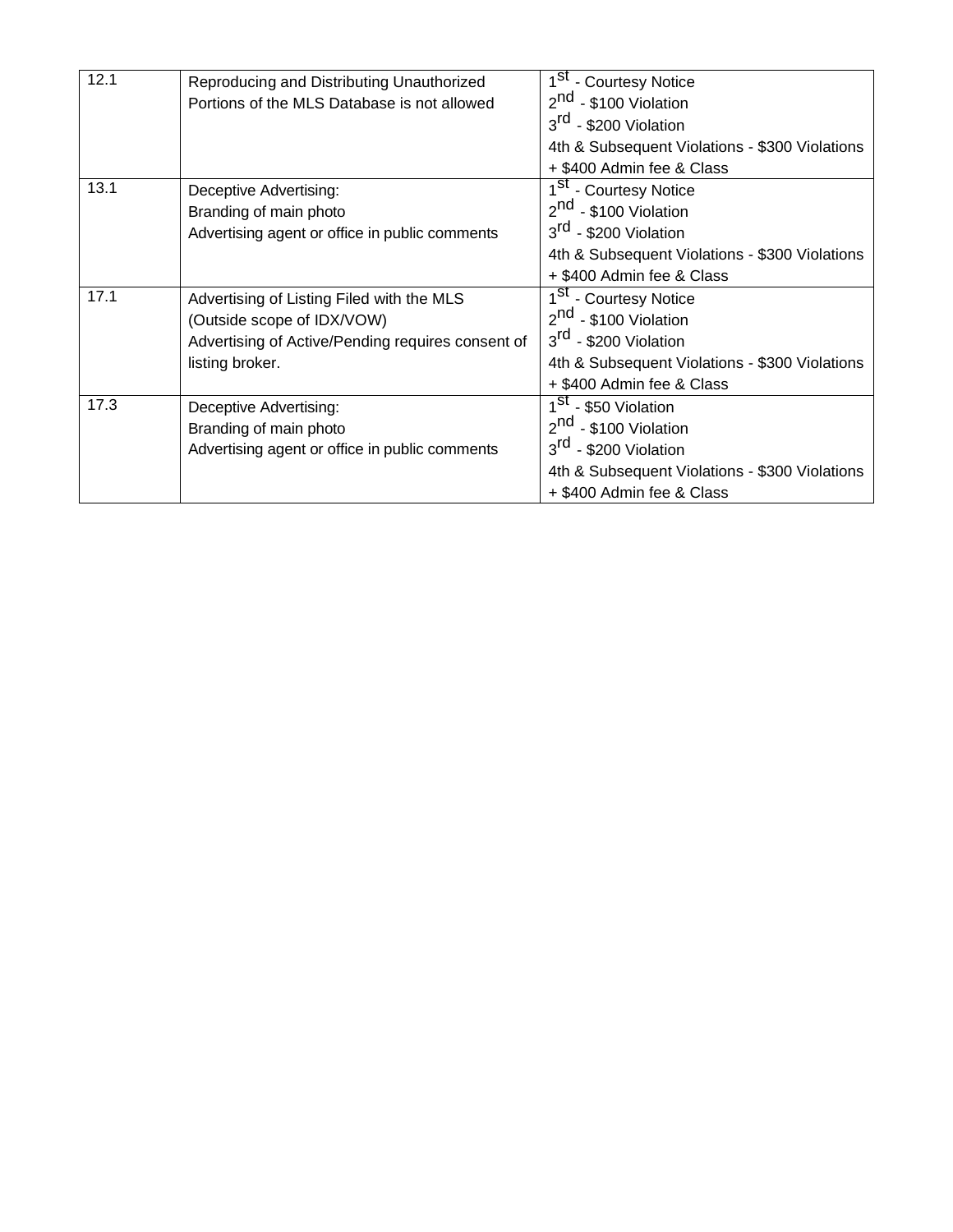### **Non-Payment of Fines / Mandatory Training**

- The Committee is to issue citations for the specified MLS Rules violation
- Participant/subscribers have 30 days to pay the fine or file a challenge
- If fines are not paid within the 30-day period, The Committee will issue a 24-hour notice informing the participant/subscriber that they have 24 hours to pay the fine or their MLS service will be suspended until receipt of payment.
- For each  $4^{\text{th}}$  violation a \$200 administrative fee will be charged unless stated differently.
- Required attendance of the MLS Orientation within 45 days of notice for each violation above the 4<sup>th</sup> violation.
- If no attendance to mandatory MLS Orientation within the required 45 days, MLS service for the entire office will be shut off until requirement completed.
- If the participant/subscriber wishes to challenge the violation, the challenge must be filed in writing to the MLS Committee. All information will then be forwarded to the Grievance Committee for review.
- If a hearing panel finds that there was no violation of the MLS Rules, the fine will be refunded. In all cases, if a hearing panel finds that there was a violation of the MLS Rules, in addition to any fines or disciplinary action, a \$500 administrative fee will be charged.
- If shut-off occurs and the participant/subscriber wishes to challenge the citation he may do so, but only after the fine is paid.